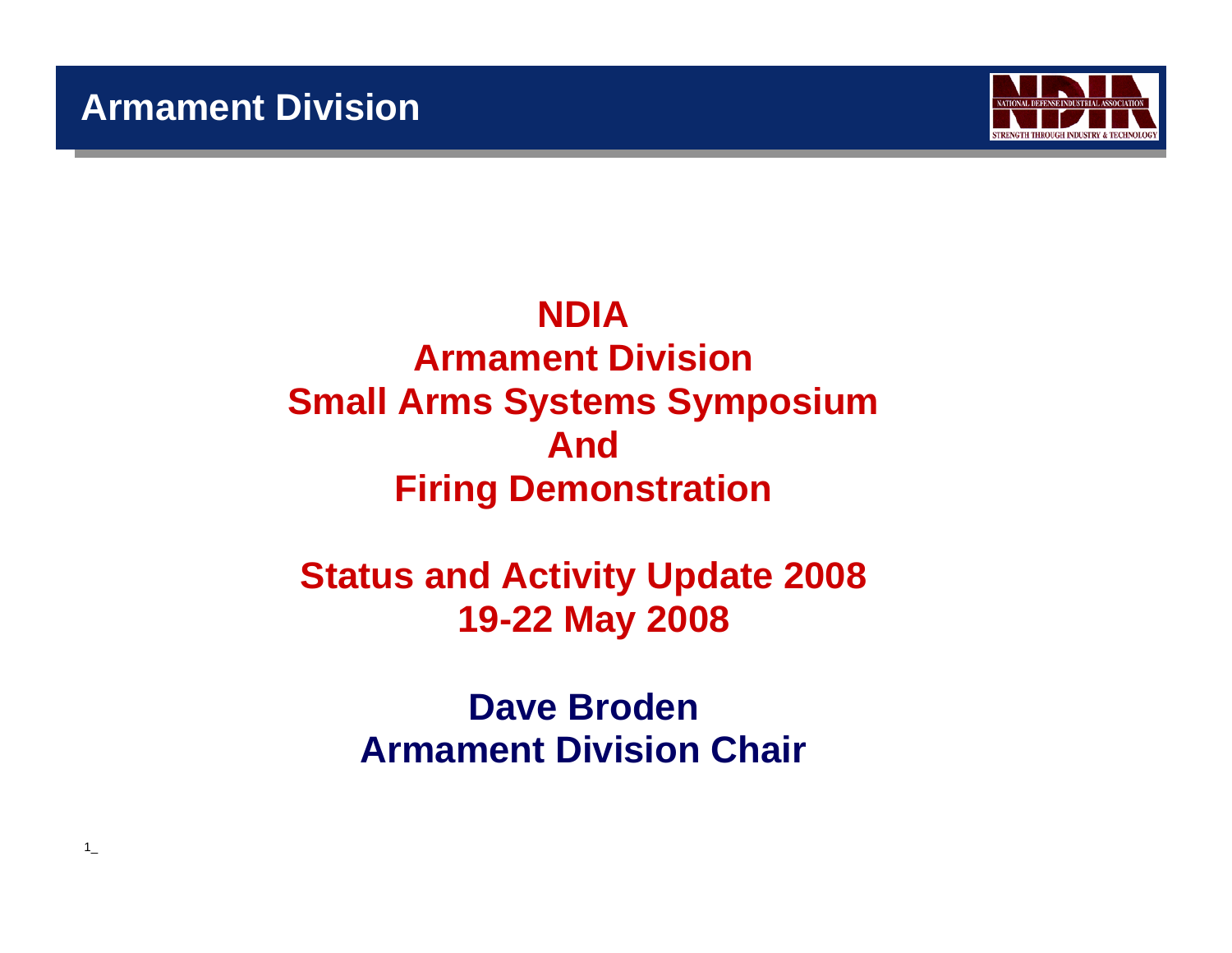

# **Enhancing Small Arms Effectiveness in Enhancing Small Arms Effectiveness in Current and Future Operations Current and Future Operations**

**Address and Focus on the Theme Address and Focus on the Theme**

**DoD and Homeland Defense Capabilities DoD and Homeland Defense Capabilities**

- Joint Force operations and capability
- Response to asymmetric threats
- Adapt systems and technology for operational flexibility — Jointness
	- Responsiveness
- Push technology envelope(s)
- Push integration efficiencies
- Add functional capabilities
- Introduce new systems
- Ensure readiness and capability

**"Lessons Learned" — Readiness/Capability — "Lessons Learned" — Readiness/Capability — Responsive Force — Jointness — Technology Change Responsive Force — Jointness — Technology Change**

**Shape the Future — Enable the Force**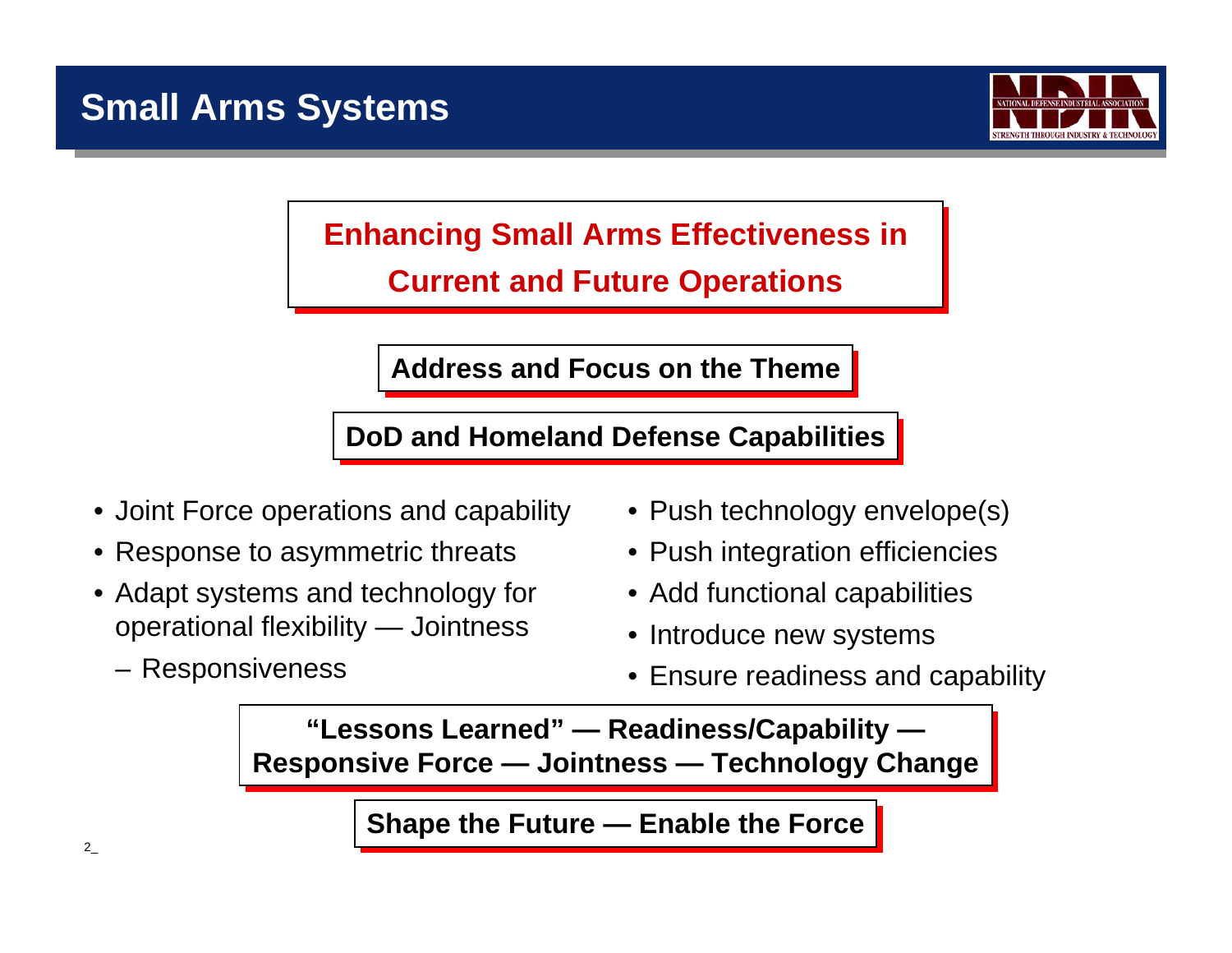

- **Armament Division Overview Status**
- **Key Strategic Focus Initiatives Impacting NDIA—Armament Division**
- **Highlights of NDIA Status Report and Division Leadership Meeting**
- **Communicate NDIA Initiatives**
- **Seek Expanded Dialogue and Input from Memberships**
- **Seek Open Dialogue to Identify Suggestions to Ensure Value to all NDIA Membership**
- **Emphasize NDIA Impact Communications**

**NDIA Management NDIA Management Headquarters and Division Leadership Headquarters and Division Leadership Is Is Focused to Ensure Value and Impact Meeting Focused to Ensure Value and Impact Meeting Mission Objectives Mission Objectives**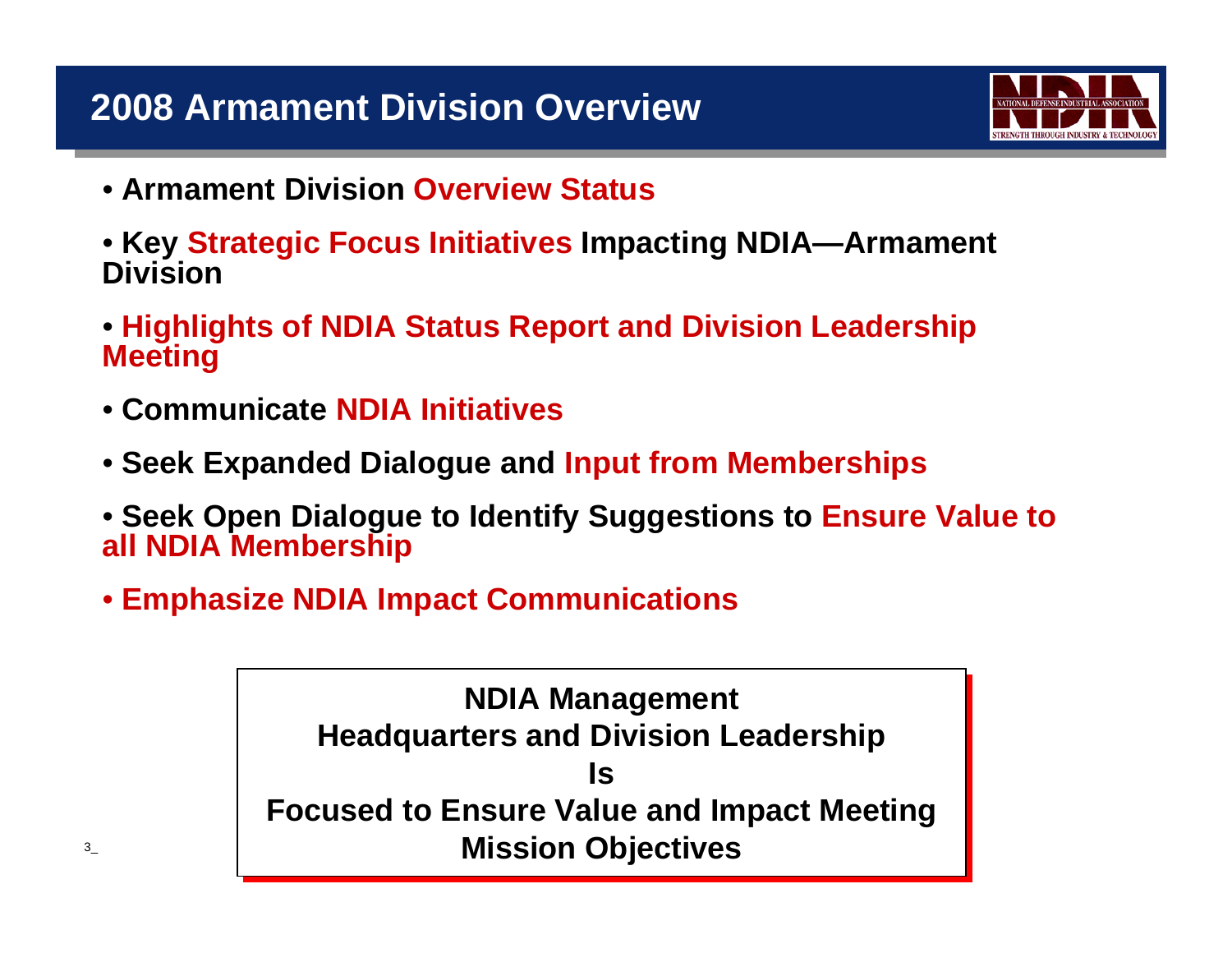

- **Advocate: Cutting Edge Technologies, Superior Weapons, Equipment, Training, and Support for America's 4 and First Responders**
- • **Promote: Responsive and Vigorous Government-Industry National Security Team.**
- • **Provide: Forums for the Exchange of Information between Government and Industry on Matters of National Security.**

**Organization Objective:** *Provide "Value Added" Symposiums and Activities Ensuring Mission Objectives*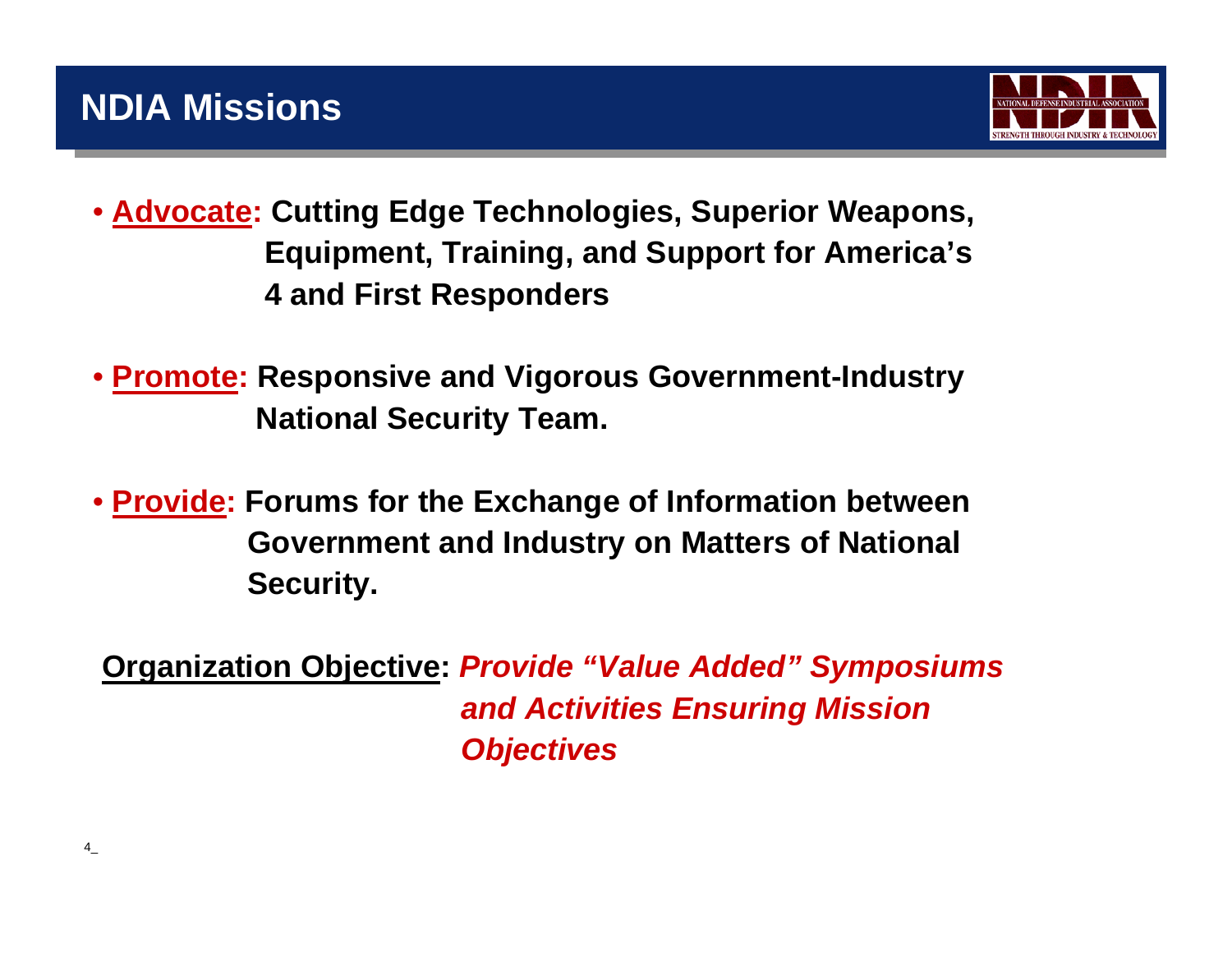

## • **Division Goals:**

- **Provide a Forum for Industry and Government Partnership Addressing All Types of Armament Systems Ensuring:**
	- **Assessment of Current Armament Systems**
	- **Vision and Awareness of Emerging Needs, Technologies and Systems---** *"Lead the Way Ahead"*
	- **Enabling Superior Operational Capability Thru Integration of Advanced Technology**
- **Division Approach to Goals:**
	- **Maintain and Strengthen Government—Industry**  *Partnerships*
	- **View Symposia as** *Training and Education* **Opportunity**
	- **Focus on** *Continuous Improvement* **of Symposia**
	- **Implement** *Symposia Themes* **with Focus and Impact**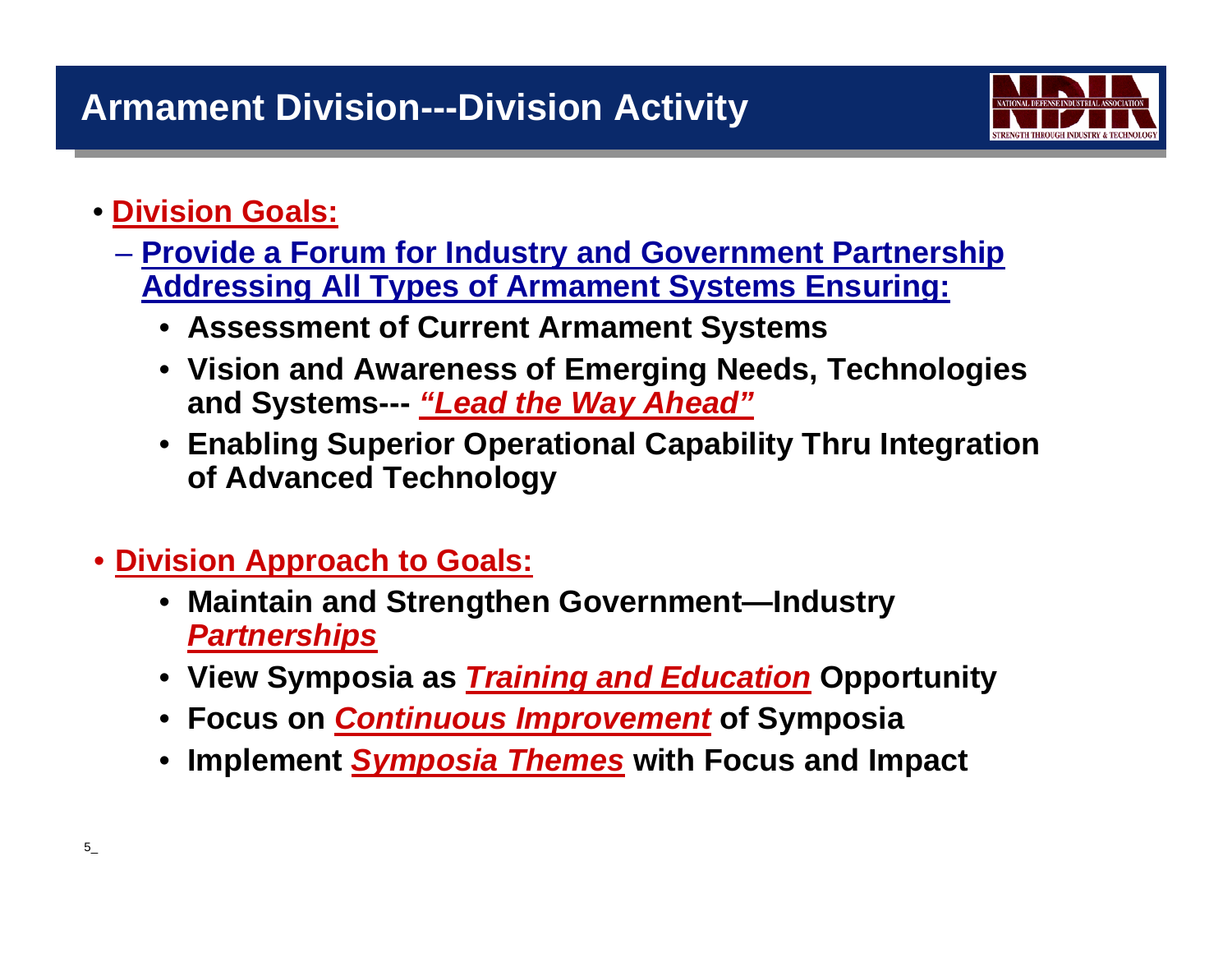# **Armament Division---Division Activity**



- **Armament Division Management Approach:**
	- **Monthly Division Telecom with NDIA Staff**
	- **Armament Division Executive Meeting —Strategies etc.**
		- **October (with AUSA)**
	- **Executive Committee Meetings**
		- **At Symposia– (March-May)**
		- **Summer Meeting (June)**
		- **Fall Meeting (October—with AUSA)**
	- **Symposium Planning**
		- **Gun and Missile Systems—December**
		- **Small Arms Systems—January**

– **Communications: On Going Regular Email Status Etc. As Required**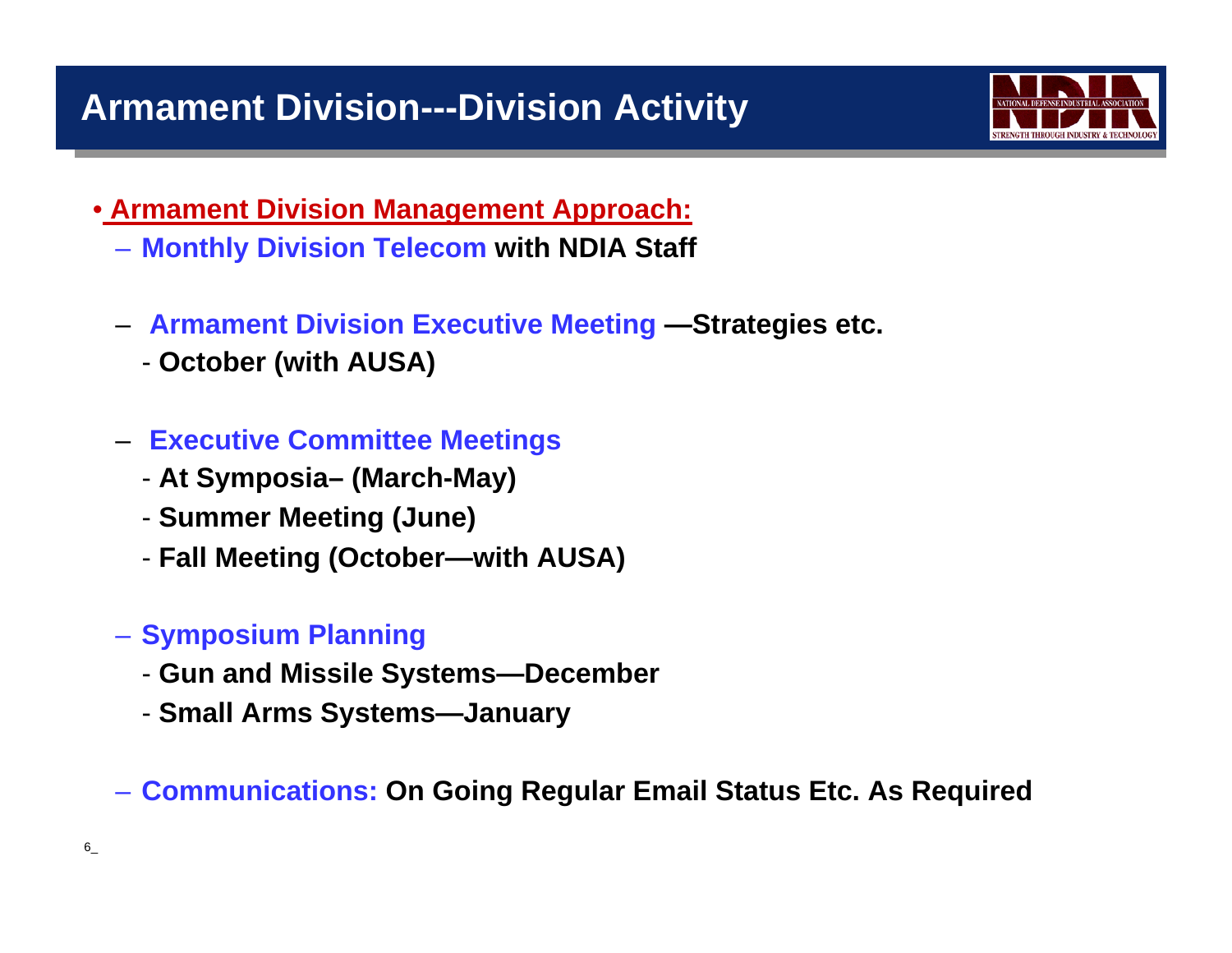

- **NDIA National Headquarters and Division Leadership Meeting**
	- **Meeting April 2008**
	- **Focus on Status and Vision for NDIA**
	- Key Topics:
		- **NDIA Status Activity Overview**
		- *Science, Technology, Engineering, and Mathematics (STEM)—Initiatives and Actions*
		- *Top Issues—Input and Status Re: Member Benefits*
		- **Legal/Ethics**
		- **Logo Style**
		- **WebSite Upgrade**
		- *Division Cooperation and Growth*
		- **Links to Chapters**

•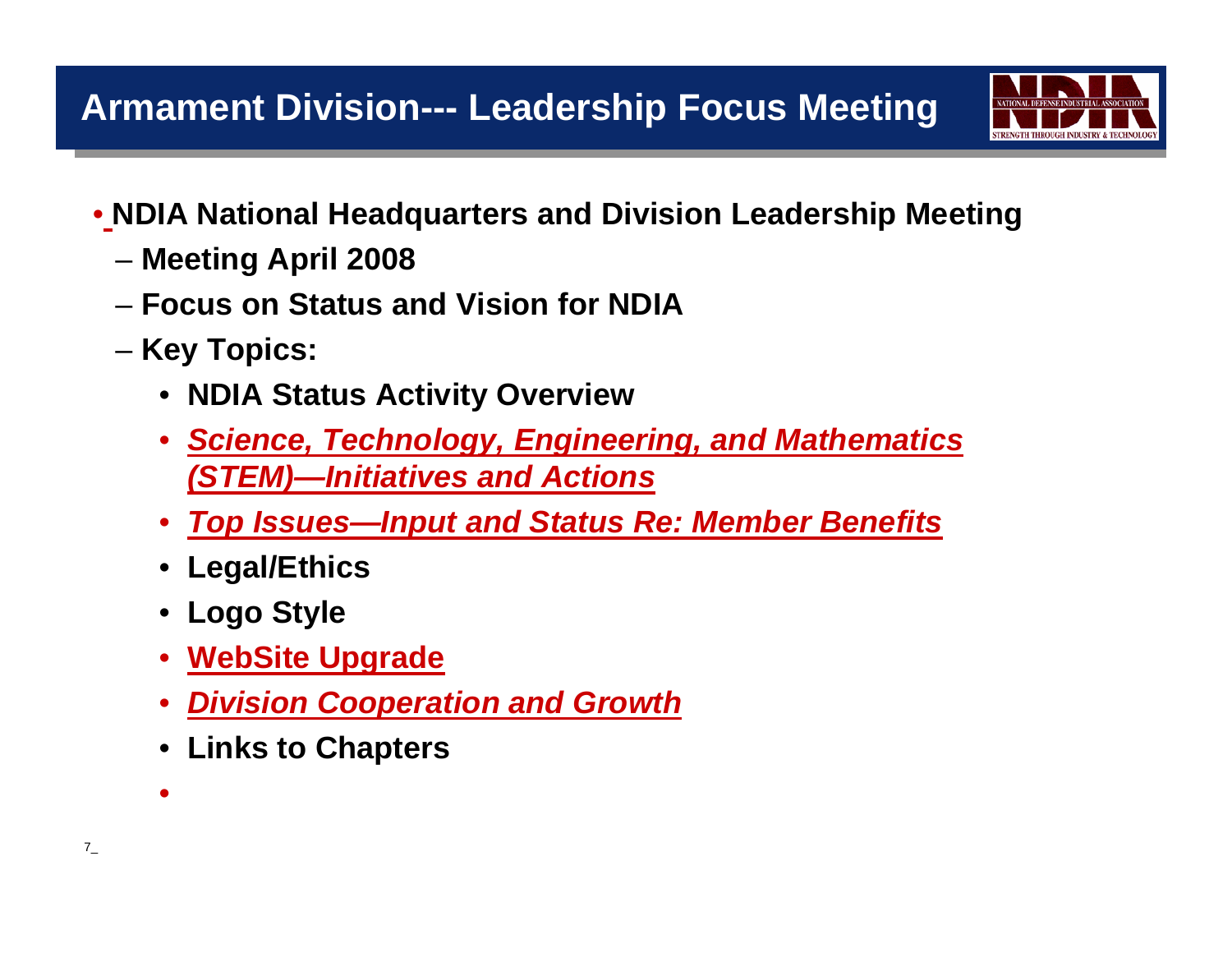# **Armament Division**



- **Key Armament Division Activities:**
	- **Annual Symposia**
		- **Small Arms Systems**
		- **Gun and Missile Systems**
	- **Monthly Armament Division Leadership Telecoms**
	- **Strategic Focus Improvement Initiatives**
		- **Across Division—Inter-Committee—Address a Issue**
		- **Within Committees**
	- **Combined Division Symposium —Planned at Three Year Intervals—** *Planned for 2010*
	- **Education and Training Initiatives during Symposiums**
		- **Successful During Gun and Missile 2008—** *Acquisition Training*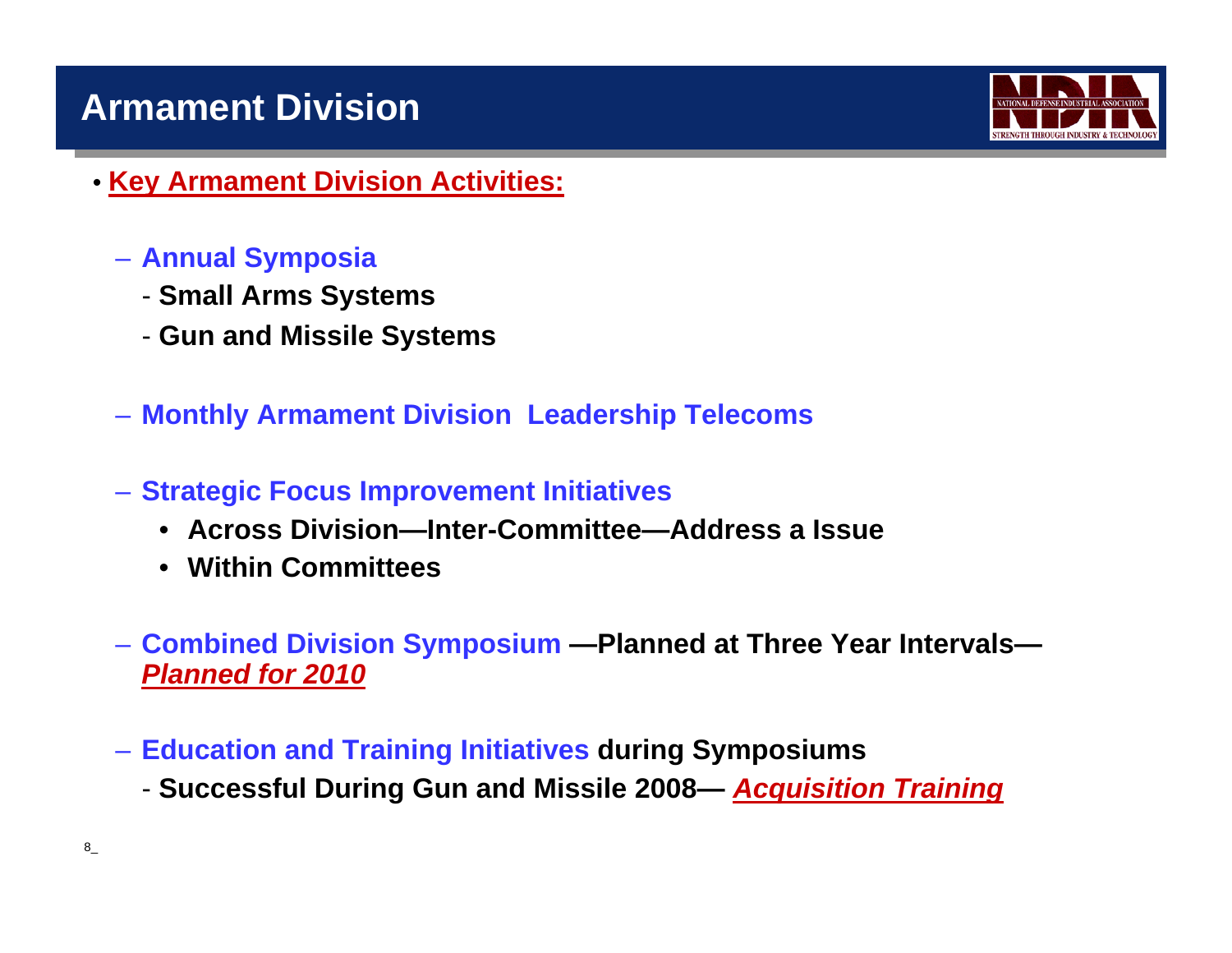

**Objective: Coordinated Focus and Vision for Armament Systems** 

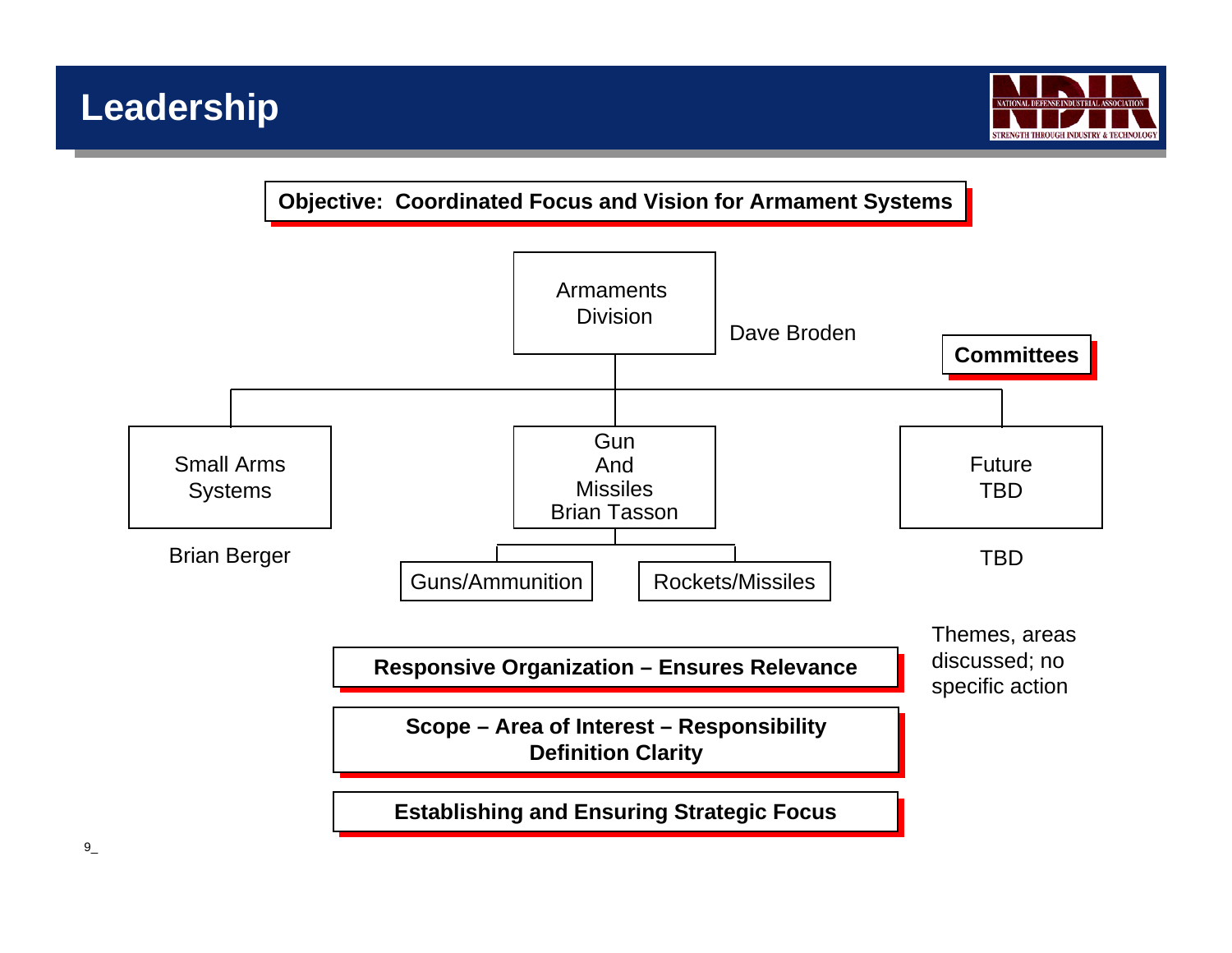

### • **Leadership:**

- **Armament Division Chair:**
	- **Dave Broden**
	- **Broden Resource Solutions LLC**
- $\mathcal{L}_{\mathcal{A}}$  **Small Arms Systems Chair:**
	- **Brian Berger**
	- **GD-OTS-Canada**
- **Gun and Missile Systems Chair:**
	- **Brian Tasson ( May 2008)**
	- **ATK –Mission Systems Division**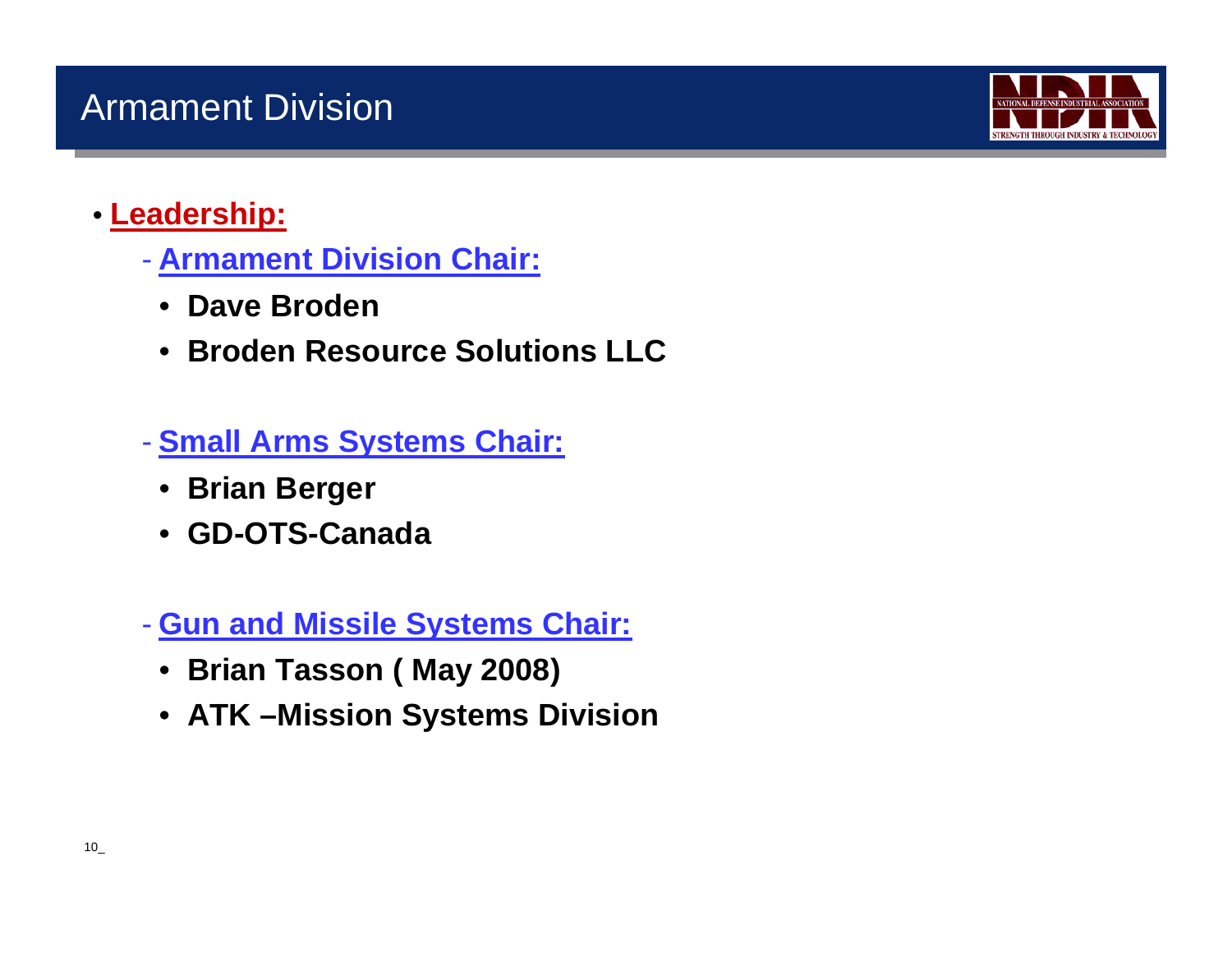# **Committee Scope**



- Individual weapon(s)
- Crew served weapon(s)  $(e.q., \leq 40mm)$
- Lightweight Systems
- Ammunition
	- Enhanced/lightweight
	- "Green"
- Full life cycle management
- Supportability
	- Training
	- Logistics
- Target Acquisition/Fire Control System (TA/FCS)
- Remote Stabilized Turret System
- System Integration
- •Networked capabilities
- •Non lethal
- •Homeland Defense systems

#### **Gun and Missile Systems**

**Synergism** → Commonality

#### **Small Arms Systems <b>Guns and Ammunition Missiles and Rockets**

- Medium caliber systems
- Tank systems
- Mortar systems
- Artillery systems
- Naval gun systems
- Aircraft/helicopter systems
- •Precision systems
- $\bullet$ Platform Integration
- Manned/robotic applications
- •System integration
- •TA/FCS
- •**Supportability**
- Life cycle management
- Stabilized Turret System

- Tactical missiles and rockets
- Shoulder Fired Systems
- Ground launched
- Aircraft/helicopter launched
- Precision Systems
- System Integration
- Manned/robotic applications
- Life cycle management

**Common Enabling Technologies, Modeling/Simulation, Man-Tech** 

**Links to Other Committees Links to Other Committees**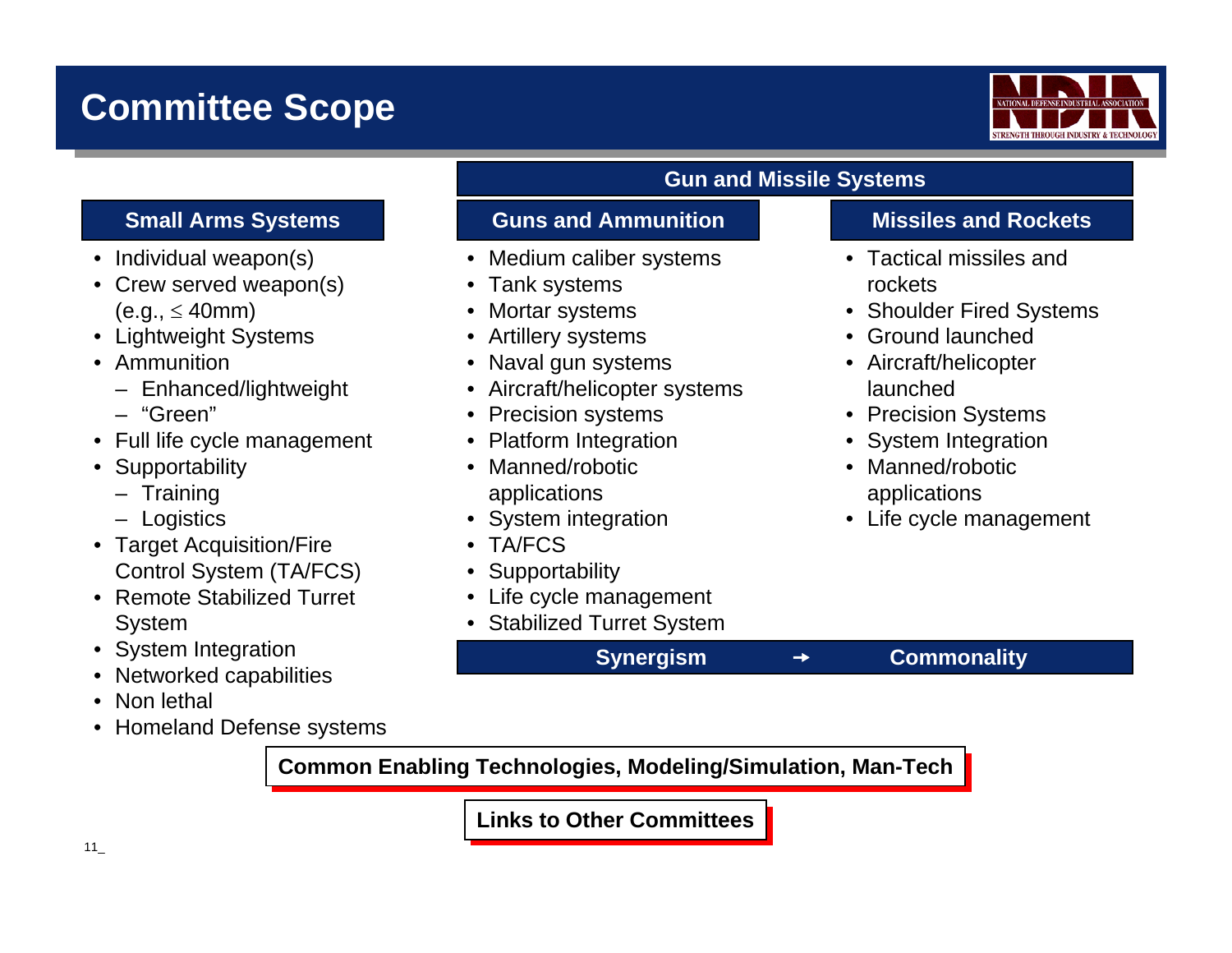# **2008 Symposium**



**Guns and Ammunition Guns and Ammunition**

**Rockets and Missiles Rockets and Missiles**

# **Strengthening Capability through People and Technology**

**Addressing the Theme! Addressing the Theme!**

- **• Joint Capability • Joint Capability**
- **• Joint Requirements • Joint Requirements**
- **• Readiness Capability • Readiness Capability**
- **Linking People and Linking People and Purpose Purpose**

**Ensuring Readiness of People, Technology and Systems**

**Applying Common Advanced Technologies and Integrated Systems Applying Common Advanced Technologies and Integrated Systems**

**Enabling an Integrated and Responsive Joint Force Enabling an Integrated and Responsive Joint Force Capability Capability**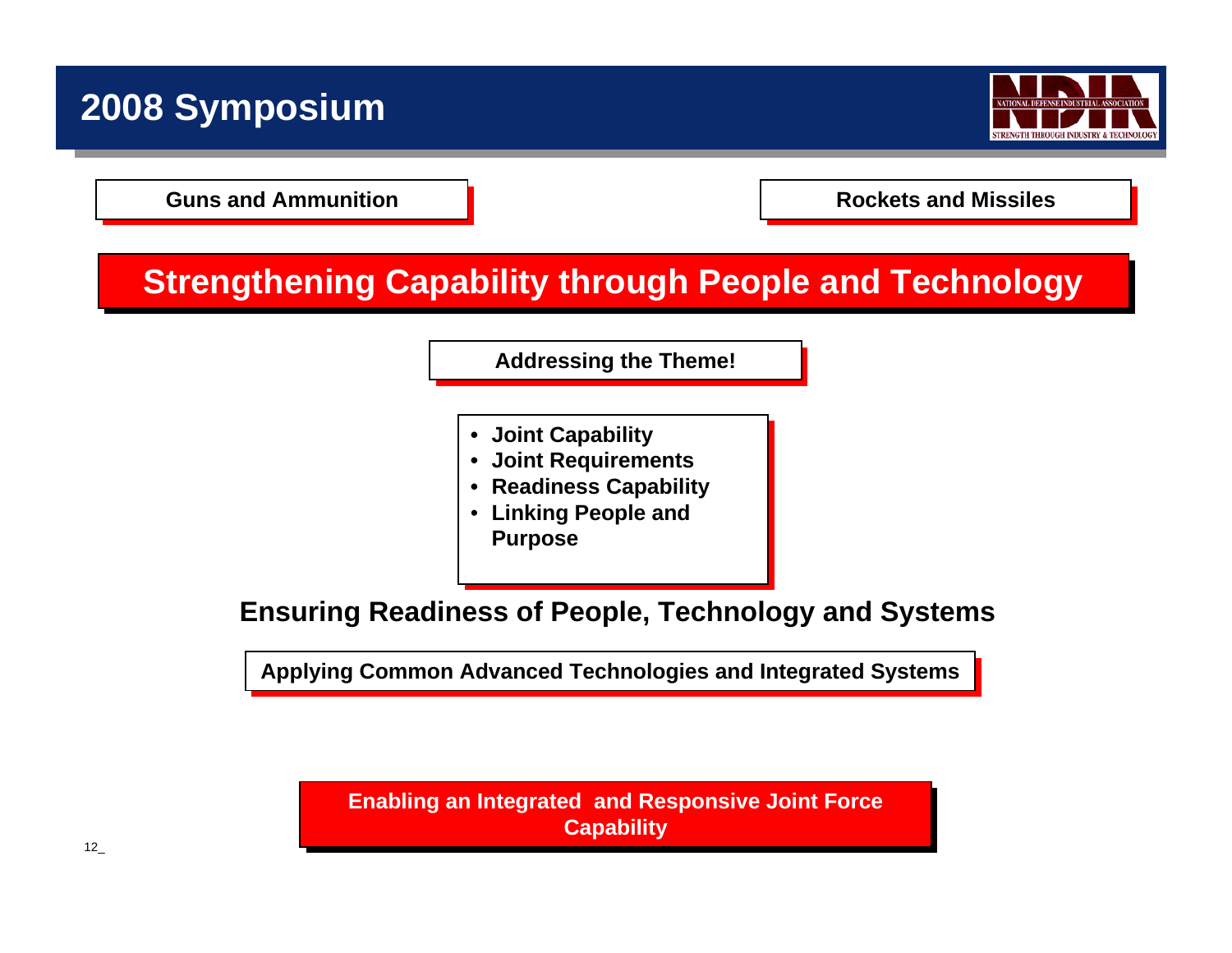• **Gun and Missile Systems**

**Attendance---350-500 in last 5 years**

•**Small Arms Systems**

**Attendance—400-550 in last 5 years**

**Expanded Participation**

**Strategic Focus**

**New Attendees and repeat attendees**

**Growth of Exhibits**

**Continued International participation**

• **Interest and Activity Strategically Focused** • **Interest and Activity Strategically Focused** •**Armament Division meets Needs of** •**Armament Division meets Needs of Government and Industry Government and Industry**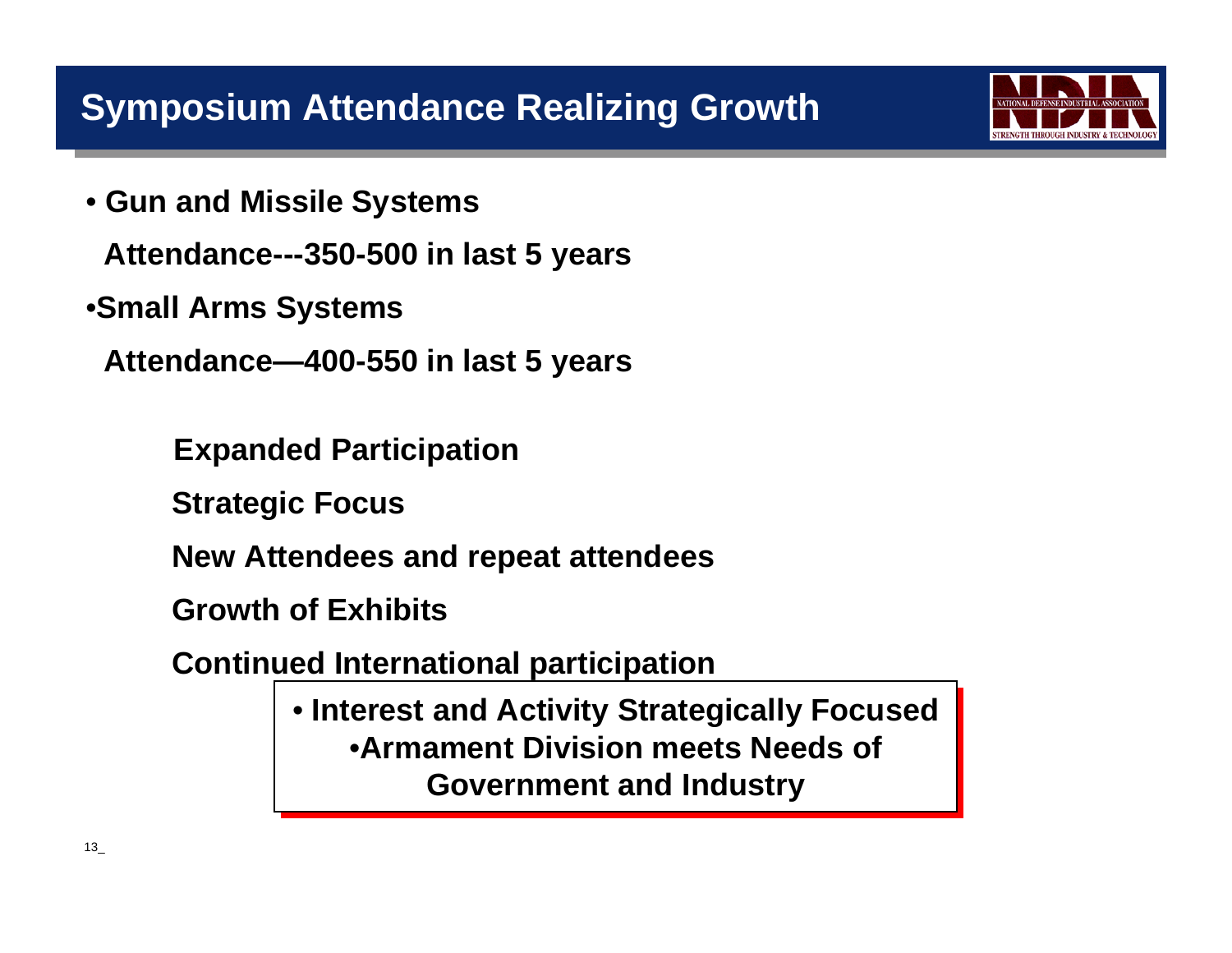

- **Executive Committee Discussions/Decisions:**
	- **Strategic Focus Topic Considerations**
		- -**Review/Discussion of Topics**
		- **Decision Addressed Desired Role of Committees**
			- *Primary Focus is on Symposia only*
			- **Other Topics Addressed on Volunteers Only-Special Case**
	- **Symposia Improvements and Changes**
		- - **Implementing Quality Initiatives to Ensure High Quality in All Presentations—Content-Format—Value etc.**
		- - **Seeking Theme Topic Presentations vs. Response to Call for Papers Only**
	- **Addressing Executive Committee Membership**
		- **Uniformed Personnel**
		- -**Industry Mix of Companies etc.--**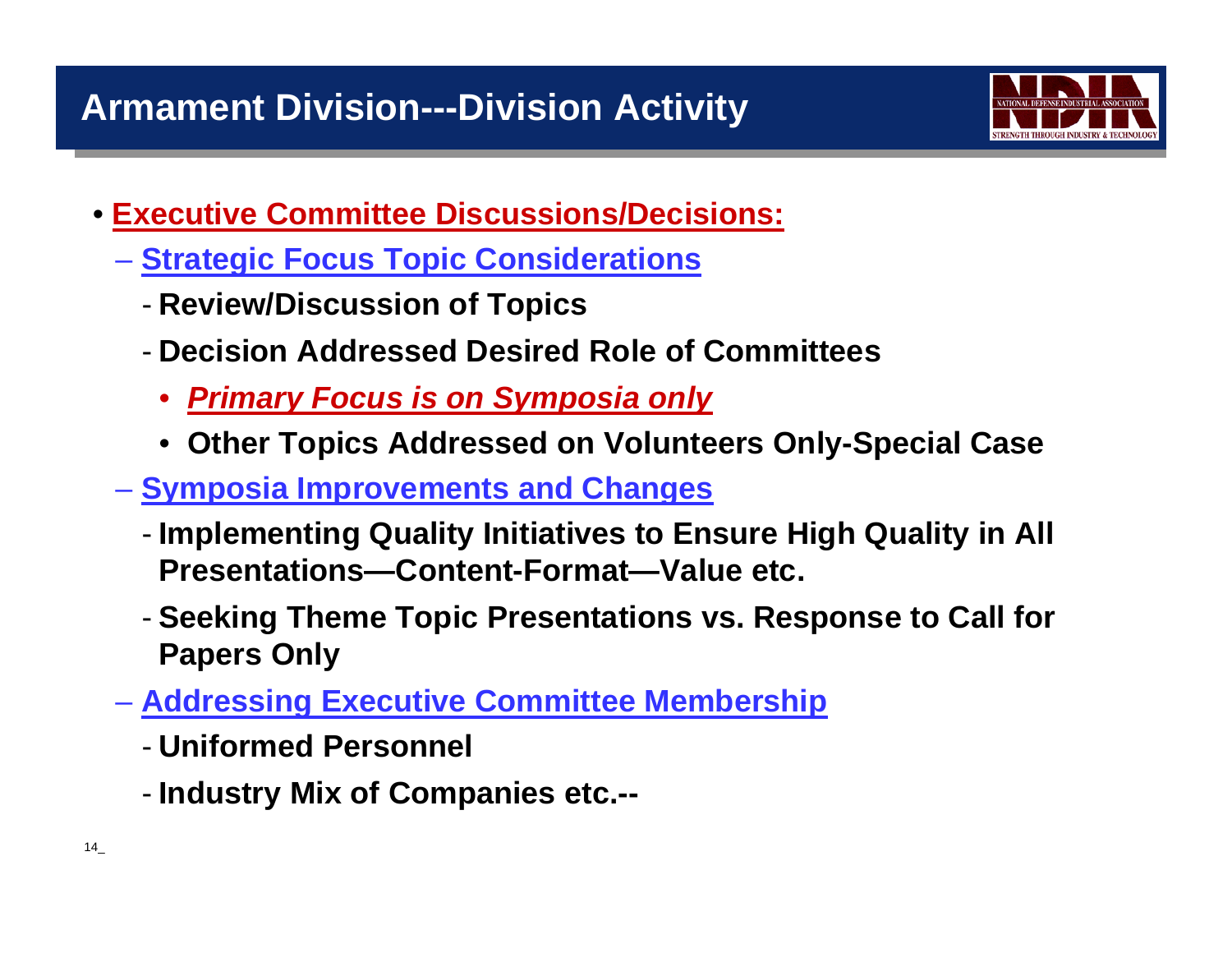

- **Focus on Evolving and Changing DOD Education Requirements:**
	- **Education Needs are a National Priority**
		- $\mathcal{L}_{\mathcal{A}}$ *STEM Division Formed and Moving Effectively*
		- -**NDIA Can/Should Impact**
	- **Science, Technology, Engineering, Mathematics (STEM) is a Critical National Need**
		- -**Increasing Attention Throughout the Nation**
		- •**Impacts Not Only Defense but all Technology Areas**
		- • **Aerospace/Defense Will be Significantly Impacted Babyboomer Retirements**

**Low Numbers/Low Interest in Education Pipeline**

- **NDIA STEM Initiative Including** *PLTW* **Establishes Focus**
	- $\mathcal{L}_{\mathcal{A}}$  *Action: NDIA Member Companies—Members-Divisions/Chapters Must Commit to Programs Enabling STEM Education Incentives etc.*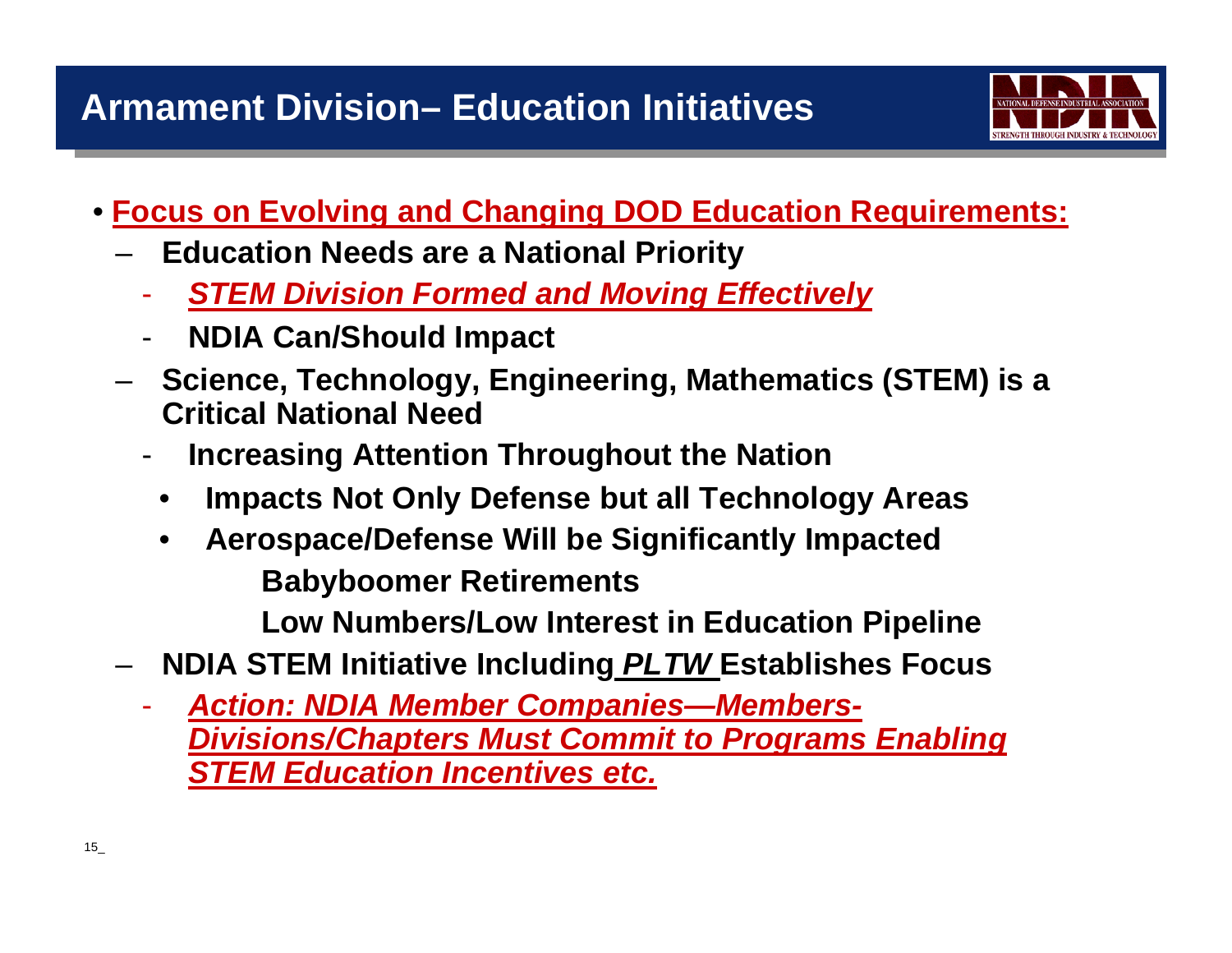

### • **STEM Initiatives:**

- **Executive Committee Members Will Encourage Their Companies to Seek Partnerships with Schools via** *PLTW etc.*
- **Executive Committee Discussion of How Armament Division can Support STEM Initiatives**
	- *PLTW*
	- **Other Unique Initiatives**
- **Armament Division Annual Report Presented at Symposia Highlight Importance of STEM**
	- -**2008 Report will Emphasize NDIA Partnership with** *PLTW*

## *PLTW == Project Lead the Way*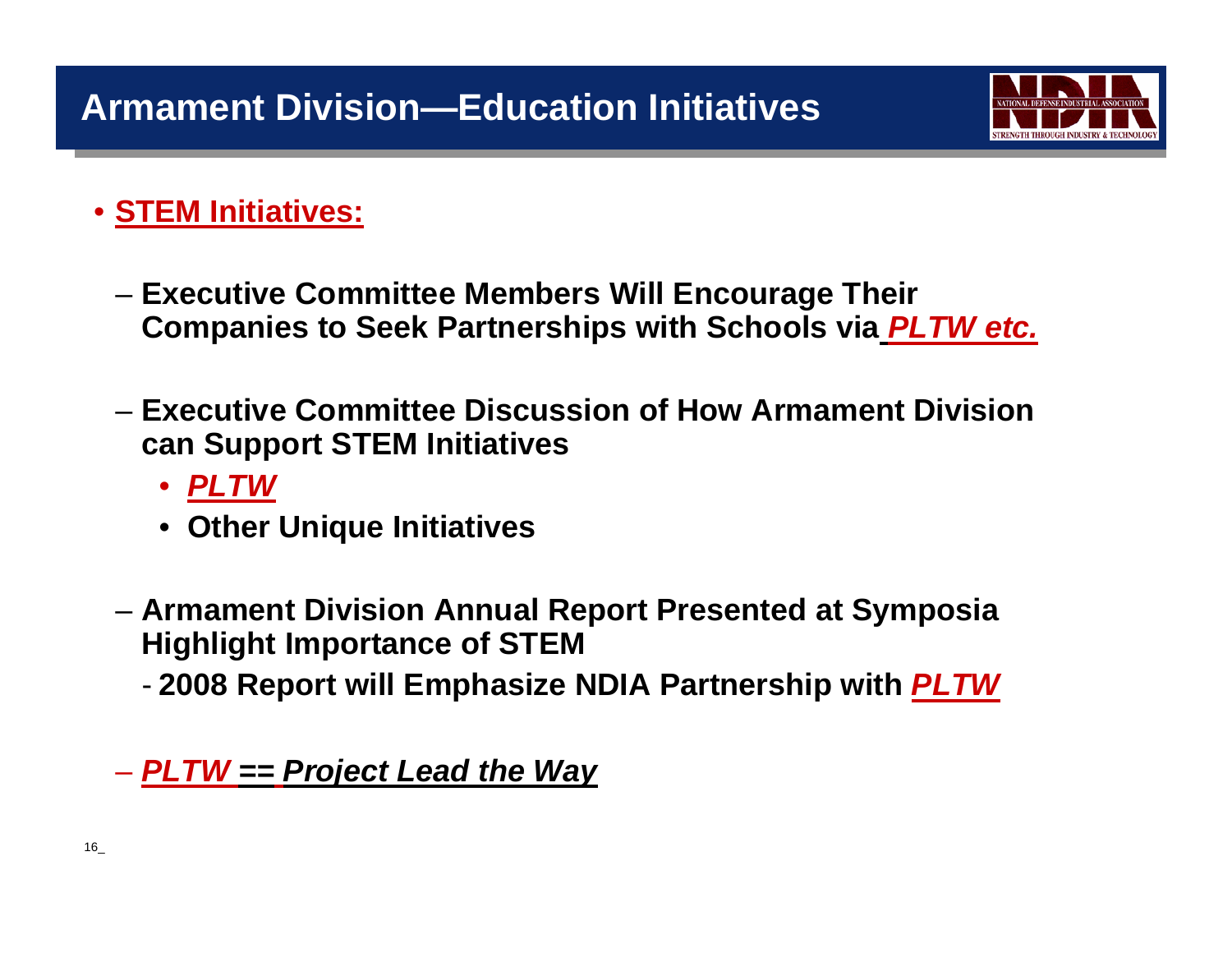

- **Focus on Evolving and Changing DOD Education Requirements:**
	- **Suggested Action Plan:**
		- -**Division/Chapter Commitment to STEM Workforce Division**
		- • **Establish STEM Initiatives In Each Division/Chapter Contact Schools—Link to** *PLTW* **Seek Similar Initiatives Where Appropriate Mentoring/Student Days etc. in Member Companies**
		- • **Suggest STEM Workforce Division Establish a Brochure etc.—** *Outlining Benefits of STEM Education and Career*
		- • **Seek to Support "Intern Programs" in Companies and Communities**
		- •**Utilize Retired STEM Career Personnel in Mentoring**
		- • **Address Expanded** *"Life Long Learning"* **and** *"Education Updates"* **with Babyboomer etc. to Extend Careers and assist in New Students**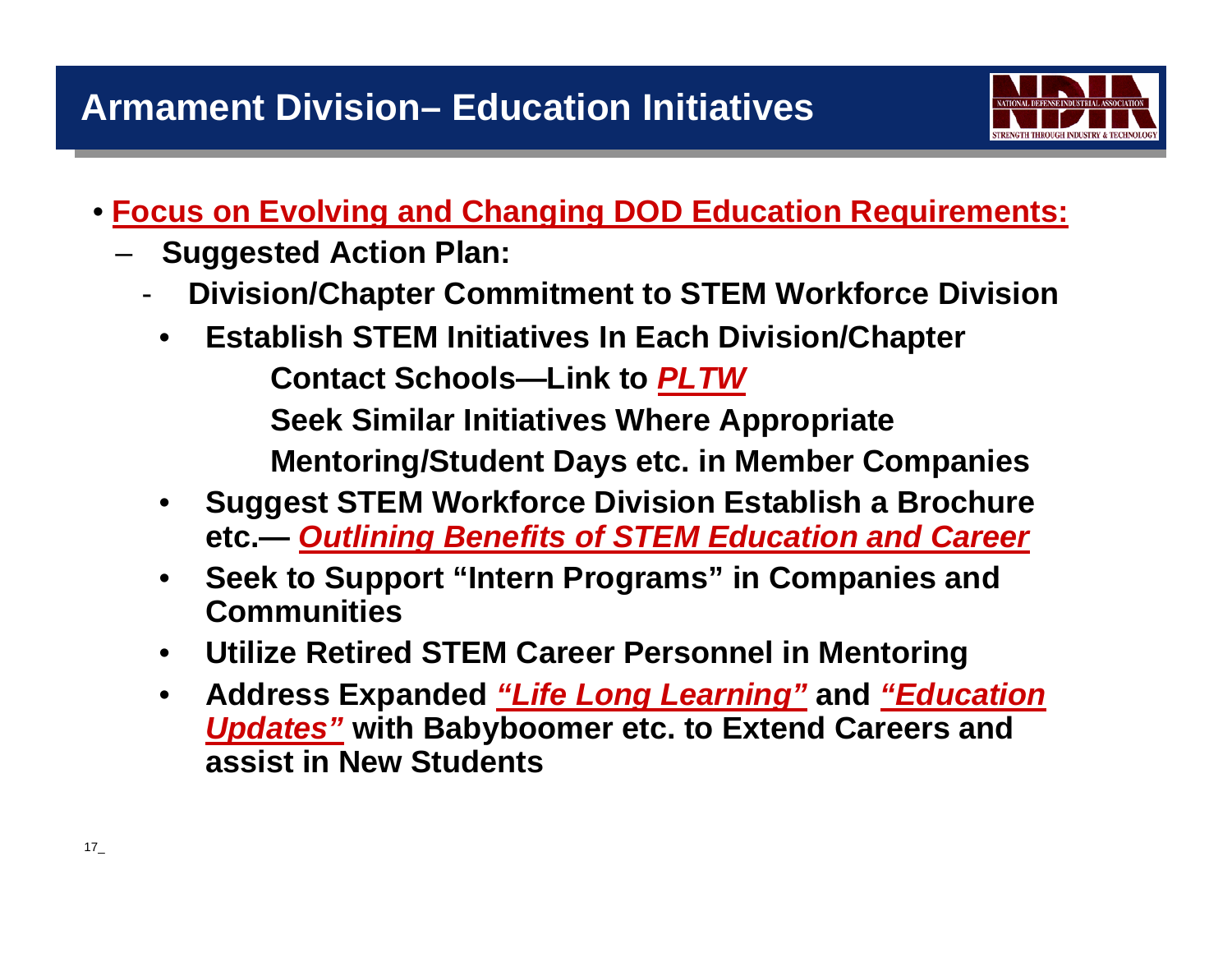

- **Issue 1: Sustain The US National Security Workforce Advantage**
- **Issue 2: Ensuring The Integrity and Responsiveness of the Acquisition Process**
- **Issue 3: Maintain a Viable Defense Industrial Base to Ensure Warfighter Readiness**
- **Issue 4: Improving Small Business Access to Defense Contracts**
- **Issue 5: Preparing for Defense Transformation**
- **Issue 6: Ensure International Competitiveness of US Defense Industry**

*NDIA Board of Directors Approved Focus NDIA Focus Issues to Congress*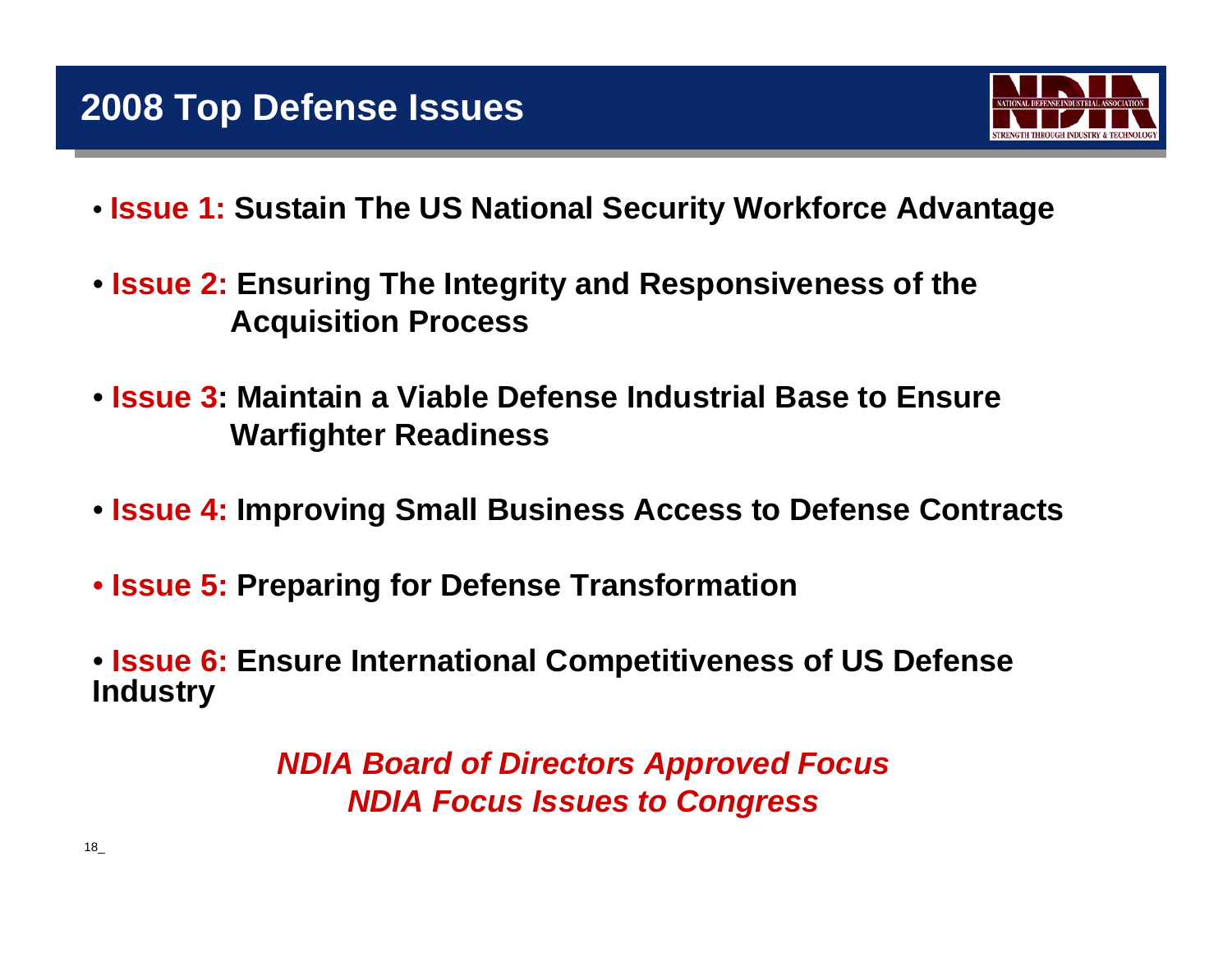

- **Influence Process and Activities:**
	- **Top Issues and Related Actions**
	- **National Defense Magazine**
	- **"What Do Division Members/Executive Committee See as Issues?"**
	- **Symposia—Way to Communicate and Impact**
	- **'Sponsorship of "Awareness Briefings/Meetings"**
	- **Special Studies**
	- **Special "Endorsements– e.g. STEM—** *PLTW etc.*
		- •*Attention to Education Needs--Opportunities*
	- **Chapter—Focus Topics**
	- **Divisions---Identify Issues---Communicate Impact**
	- **Links with Other Business Organizations**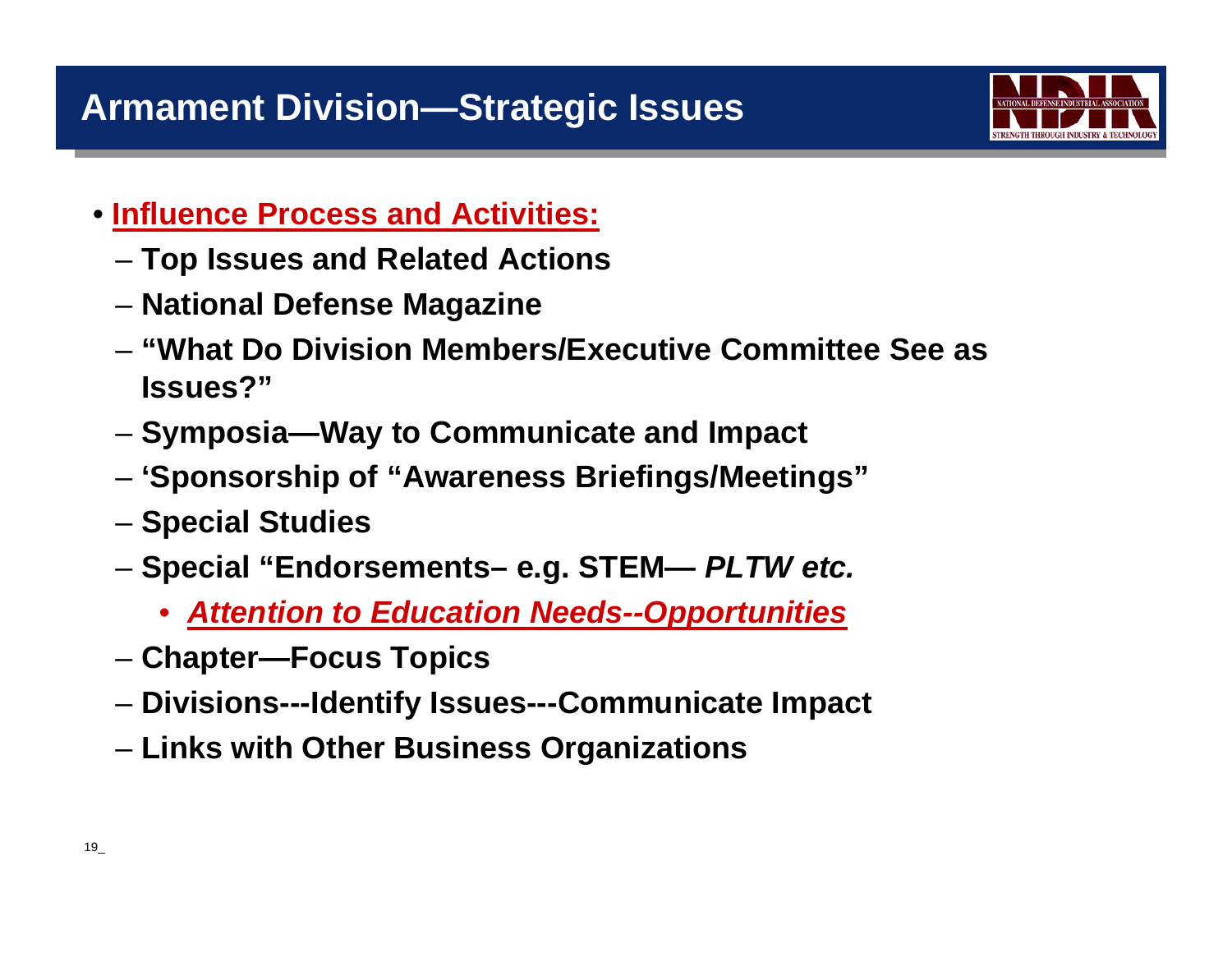

- **Participation in Development of Annual Top Issues:**
	- **Communicating** *Results of Actions*
		- **Confirms Value—Increases Interest**
		- **Need** *Clarity of Results and Impact* **on Industry and Members**
	- **Division Chairs Must Include Top Issues in Exec. Comm. Agenda**
		- *Communicate Top Issue Up and Down*
	- **Division Committees Need "Annual Call for Issue Topics"**
		- **Currently Informal—National Should Require**
	- **Include a** *Top Issues Presentation in Each Symposium*
		- **Need to Work Out Who and How**

**Coordinated Input from National—TBD?**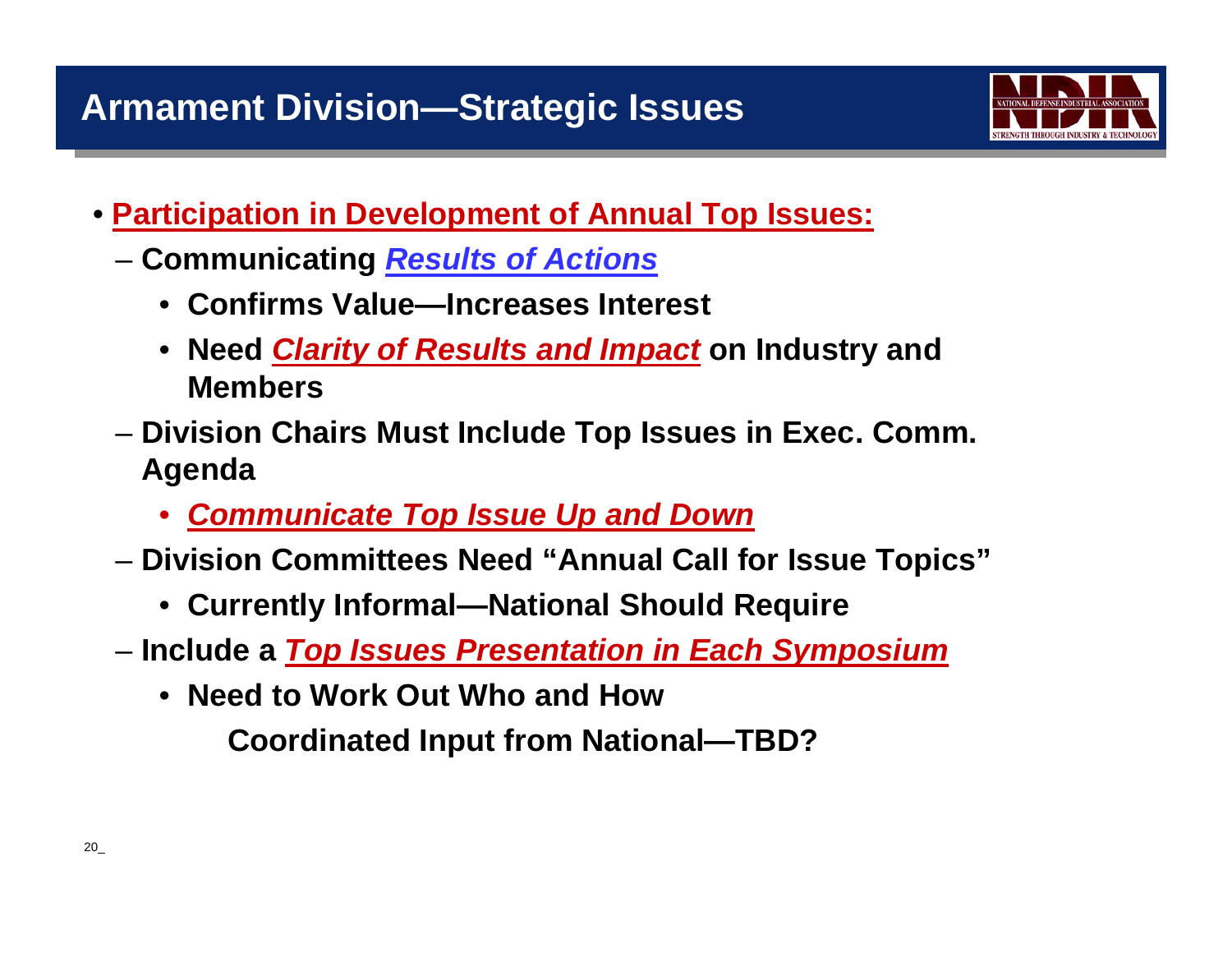

• **Developing Annual Top Issues:**

### **Objectives:**

- -**Division/Chapter Participation**
- -**Individual Membership Interest/Value/Benefit**
- **Observation:**
	- - **"Top Issues"– Are Perceived as a NDIA Leadership Topic**
		- **Divisions/Chapters/Members—Do not Relate/Connect to Issues-----Emphasis is Focused on Networking**

### – **Considerations:**

- - **NDIA Communicate "How Divisions/Chapters/Members can**  *"Help Top Issue Action"– Need Flow-Up—Flow Down Action*
- **Communicate** *Status/Results* **of "Top Issue Actions"**
- - **National Work with Divisions/Chapters to** *Include a Top Issue Topic in Meeting/Symposia* **(Speakers, Outline of Content etc.)**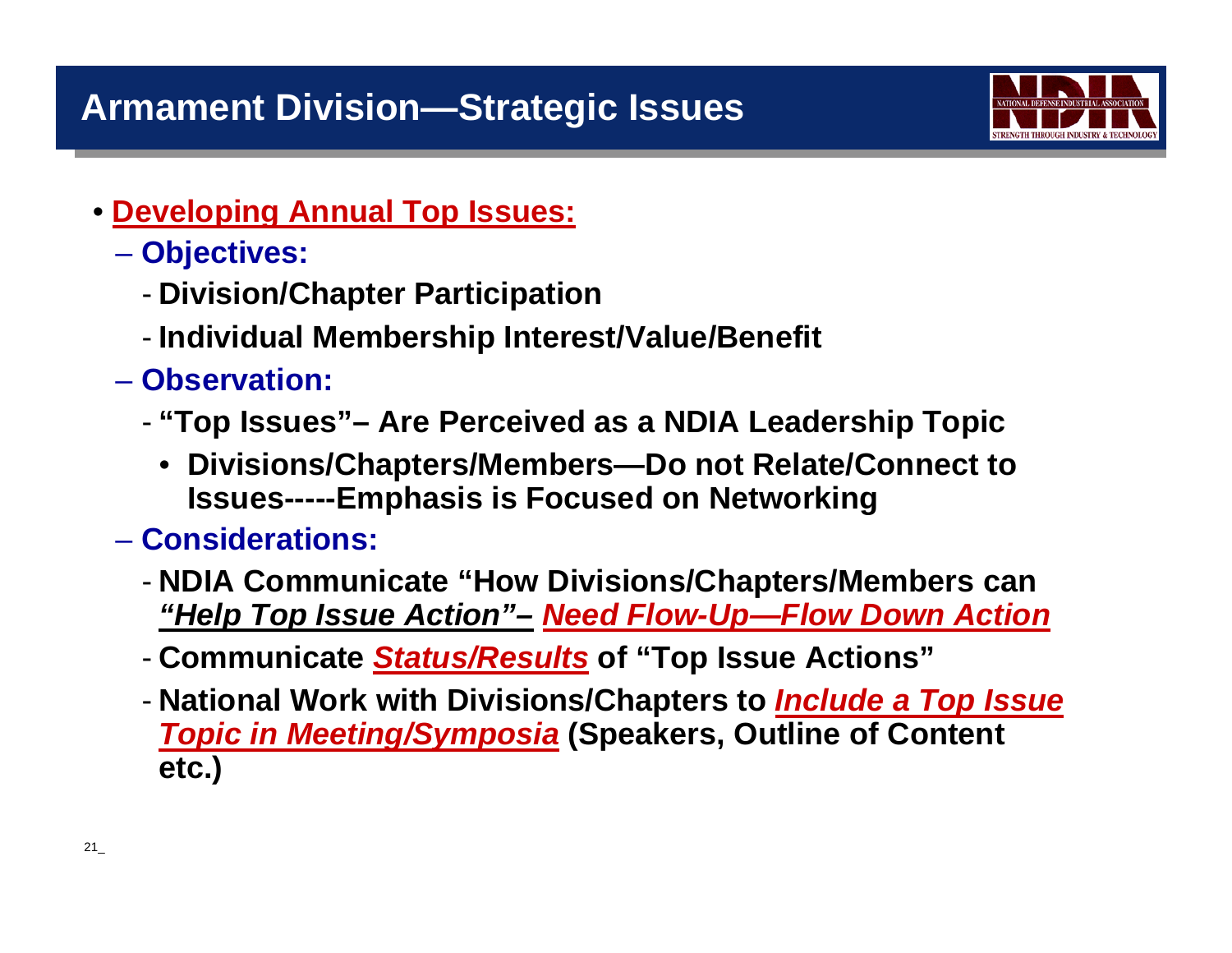# **Armament Division—Strategic Issues**



#### • **NDIA Impact and Influence: "Top Five" and Sub/Related Topics**

- **On Membership:**
	- **National Defense Magazine**
	- **Symposia and Conferences**
- **On Congress:**
	- **Top Issues**
	- **Legislative Breakfasts/Luncheons etc.**
- **On DOD:**
	- **Policy Statements/Recommendations**
	- **Special Studies**
- **On Individual Services:**
	- **Special Studies**
- **On Programs—Technology:**
	- **Symposia Themes and Topics**
	- **Highlight or Focus on Key Programs or Technologies**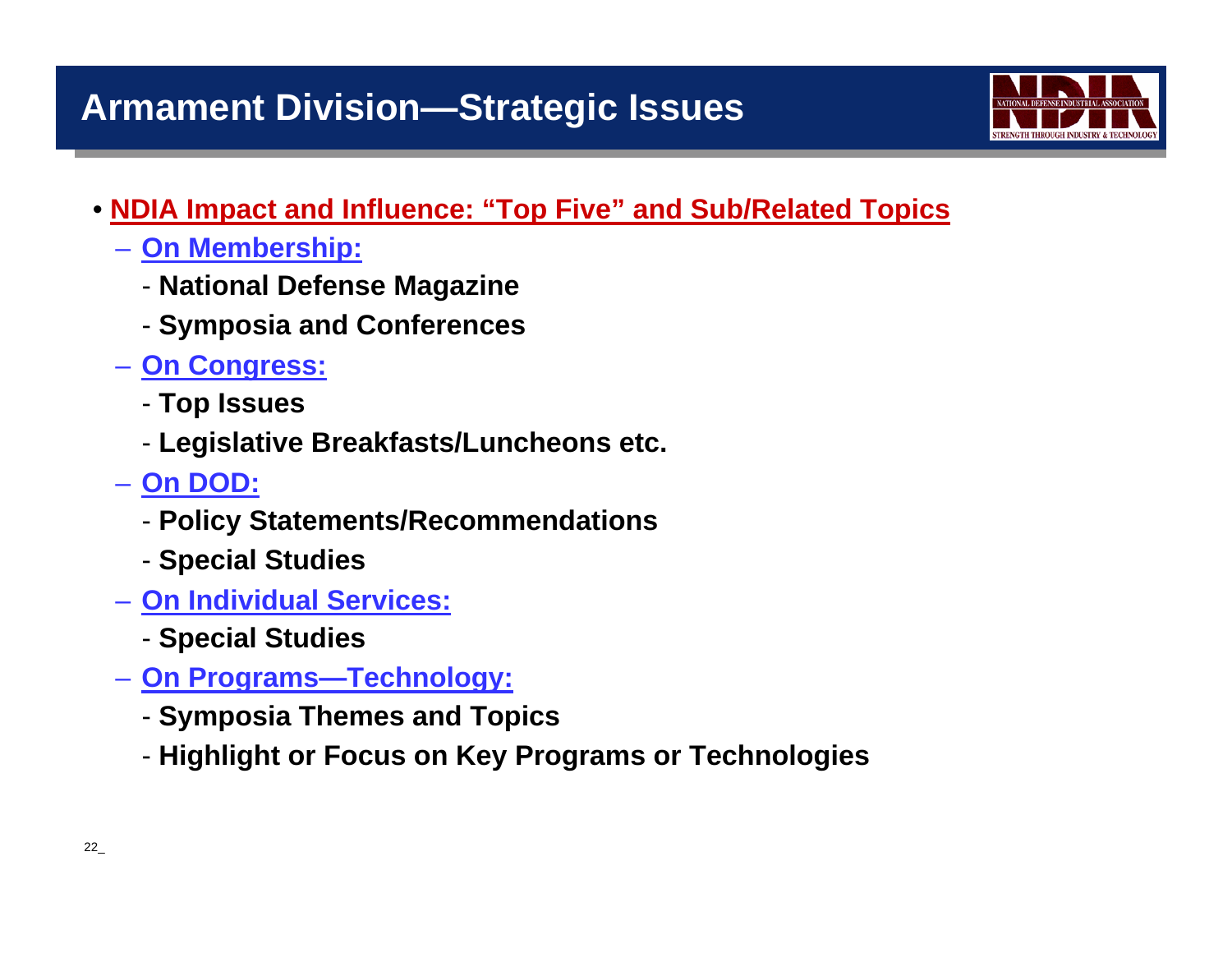

#### • **Strategic Focus Topics-Actions:**

- **Objective: Implement Actions to Enhance Armament Division Effectiveness and Value**
- **Approach:**
	- **Executive Committee Leadership Established List of Topics**
	- **Committee Members Expanded List**
	- **Executive Committee Established "Top 5"**

### • **Status and Actions:**

- **Executive Committees** *Established Priority to Symposia Only*
	- - **Participation re: Special Tasks etc. by Volunteers Only, not a Committee Responsibility.**
	- $\mathcal{L}_{\mathcal{A}}$ *Implementing "Top 5"* **and Related Topics—Open to Others**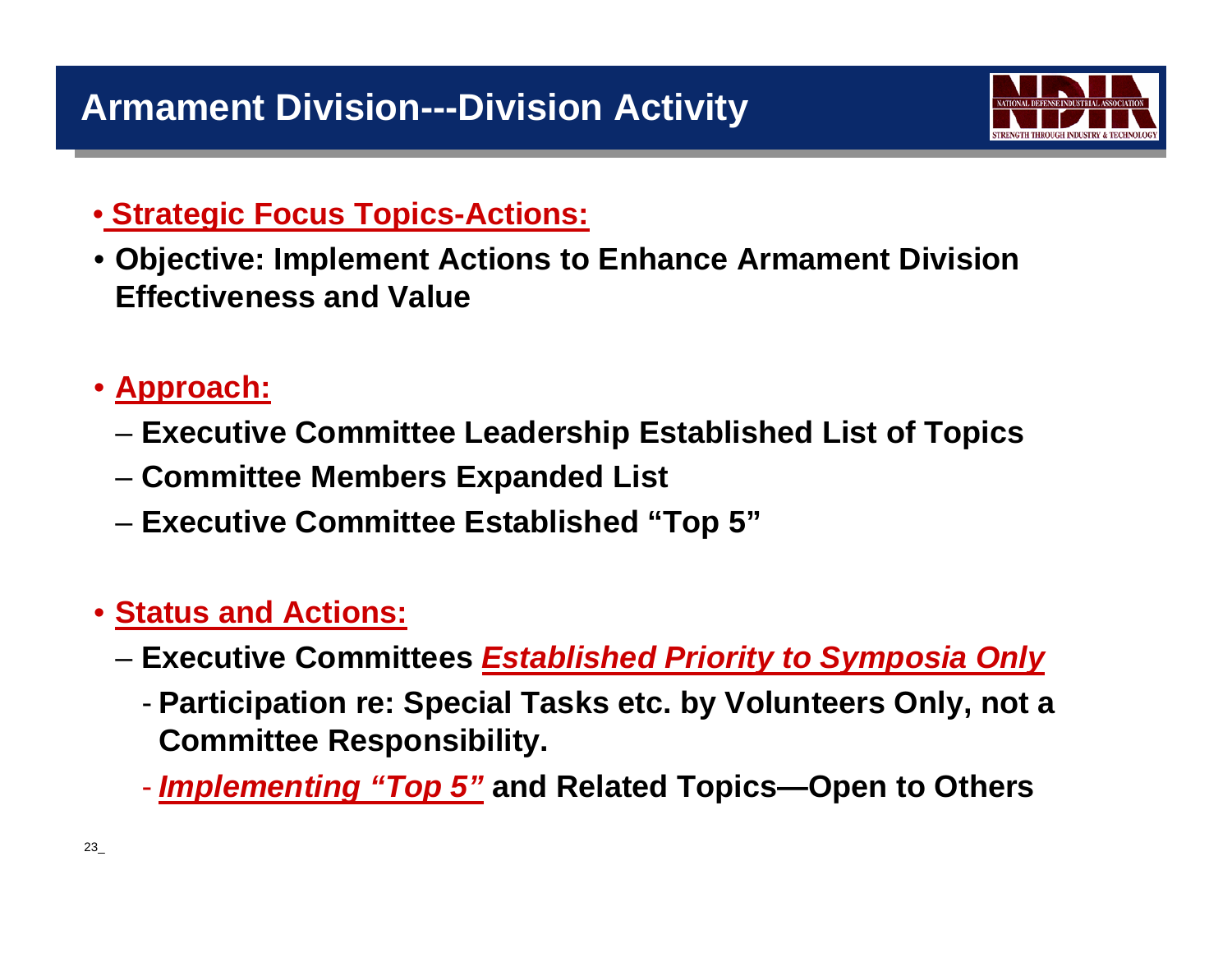

# **Strategic Focus Top Five Actions**

| <b>Number</b>           | <b>Topic</b>                                                                | <b>Gun and Missile</b><br><b>Committee</b>                     | <b>G&amp;M</b><br><b>Comments</b>                    | <b>Small Arms</b><br><b>Committee</b>                                  | <b>Small Arms</b><br><b>Comments</b>             |
|-------------------------|-----------------------------------------------------------------------------|----------------------------------------------------------------|------------------------------------------------------|------------------------------------------------------------------------|--------------------------------------------------|
| 1                       | <b>Training Element</b><br>In Symposia                                      | Implemented<br>2008                                            | <b>Strong Interest</b><br>Committee<br>participation | Under<br>Discussion $-$<br><b>High Interest</b>                        | Goal to add in<br>2009                           |
| $\overline{2}$          | <b>Executive Committee</b><br><b>Subcommittees</b>                          | Evolving-<br>Established                                       | Will add focus<br>and depth                          | Responsibilitie<br>s Outlined-                                         | Will add depth<br>and focus                      |
| $\overline{\mathbf{3}}$ | <b>Rigorous</b><br>Presentation<br><b>Selection Process</b>                 | Evolving with<br>some specific<br>criteria                     | Needs some<br>sort of Metric<br>for selection        | Process used-<br>updated to<br>improve                                 | Link with<br>Subcommittee<br>will help.          |
| 4                       | <b>Presentation Review</b><br>for: Objectives,<br><b>Conclusion, Impact</b> | Increased<br>Attention and<br>Focus-In Call<br>for Papers etc. | Focus on<br>Presenters to<br>Clarify                 | Progress but<br>more attention<br>planned-In<br><b>Call for Papers</b> | Working with<br><b>Presenters</b>                |
| 5                       | <b>Intra-Divisional</b><br><b>Innovation Teams</b>                          | Topics and<br><b>Discussions</b>                               | Committee<br><b>Volunteers to</b><br><b>Work</b>     | Topics and<br><b>Discussions</b>                                       | Committee<br><b>Volunteers to</b><br><b>Work</b> |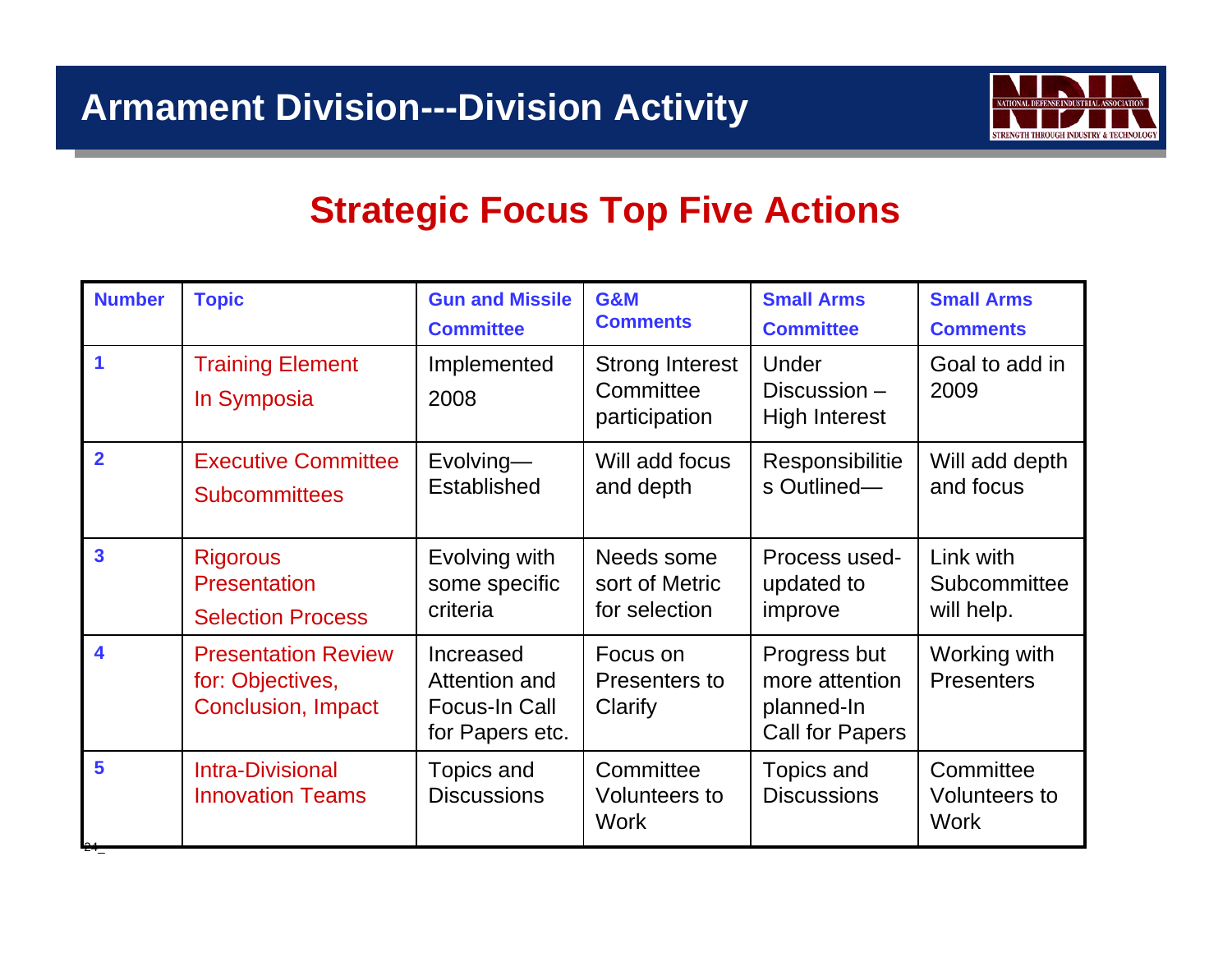

# **Strategic Focus Top Five Actions**

| <b>Number</b>  | <b>Topic</b>                                                                           | <b>Gun and Missile</b><br><b>Committee</b>                                  | <b>G&amp;M</b><br><b>Comments</b>                     | <b>Small Arms</b><br><b>Committee</b>                             | <b>Small Arms</b><br><b>Comments</b>                                                        |
|----------------|----------------------------------------------------------------------------------------|-----------------------------------------------------------------------------|-------------------------------------------------------|-------------------------------------------------------------------|---------------------------------------------------------------------------------------------|
| $6\phantom{a}$ | <b>Committee Mentor-</b><br><b>Protégé</b>                                             | Discussed-<br><b>No Action</b>                                              | <b>Need But No</b><br><b>Current</b><br><b>Action</b> | <b>Plan to</b><br>Implement to<br><b>Grow</b><br><b>Leaders</b>   | Interest is<br><b>Strong</b>                                                                |
| $\overline{7}$ | <b>Symposia Theme</b><br><b>Focus</b>                                                  | <b>Focus of</b><br>2008<br><b>Planning</b>                                  | <b>Planning</b><br>addressed<br>this<br>effectively   | <b>Focus on</b><br>2008<br><b>Planning</b>                        | <b>Increased</b><br><b>Attention</b>                                                        |
| 8              | <b>Industry</b><br><b>Presentation</b><br><b>Emphasis vs. Gov't-</b><br>evolve balance | <b>Message to</b><br>Industry to<br><b>Present has</b><br>been<br>effective | Industry has<br>responded<br>effectively              | <b>Balance</b><br>Improved-<br><b>Must</b><br>continue to<br>work | <b>Adding</b><br><b>Industry</b><br><b>Award and</b><br><b>Emphasis of</b><br><b>Panels</b> |
| 9              |                                                                                        |                                                                             |                                                       |                                                                   |                                                                                             |
| 10<br>25       |                                                                                        |                                                                             |                                                       |                                                                   |                                                                                             |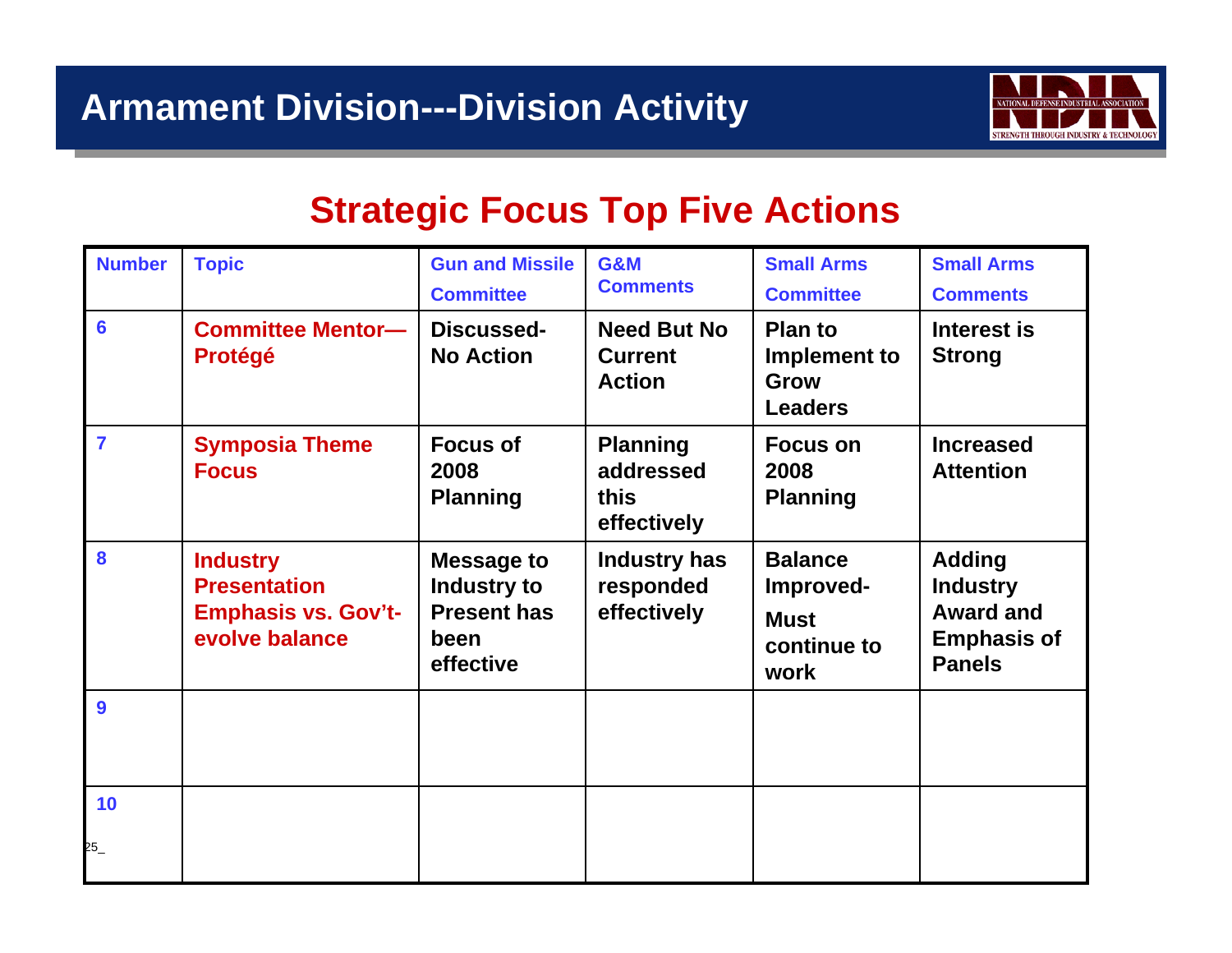

**2010 2010** 

**Symposium Symposium**

#### •**Coordinated Symposia:**

- **Division Will Implement Coordinated Symposia 2010**
	- **Gun and Missile System Committee**
	- **Small Arms Systems Committee**

#### – **Format:**

- **Common Location**
- **Common Week**
- **Shared Facility**
- **Joint Program Planning Team**
- **Concurrent Sessions**
	- **Each Committee Will Maintain Identity—Separate Meetings**
	- **Common Sessions Where Beneficial**

**Keynotes—**

**Common/Shared Technologies**

**Training/Education etc.**

**Attendance G&MS---350 Annual G&MS---350 Annual SAS---450 Annual SAS---450 Annual Combined/Joint Est. 500-600Combined/Joint Est. 500-600**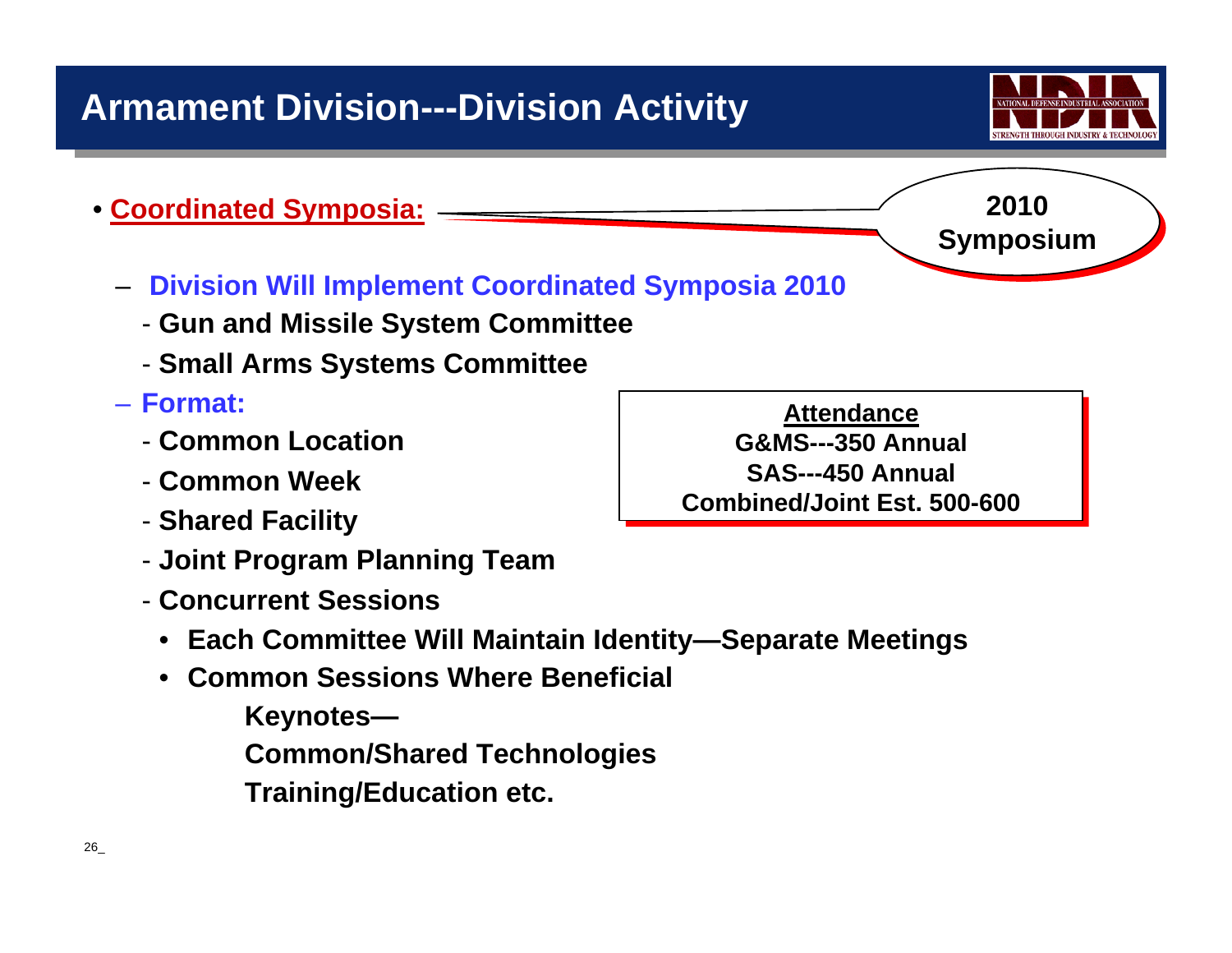

- **Collaboration with Sister Divisions:**
	- *Significant Opportunity and Potential For Synergism*
	- **Divisions of Interest (Partial List—Examples)**
		- **Fuze**
		- -**Manufacturing**
		- -**Homeland Security**
		- **Combat Vehicles**
		- **Robotics**
	- **Other NDIA Elements:**
		- **Precision Strike**

**Recommend:Recommend: Division Chairs Division Chairs Identify Identify Opportunities Opportunities for Cooperation for Cooperation AndAndJoint Symposia Joint Symposia**

- **Opportunities Addressed:**
	- -**Coordinate Symposia—Common Location and Time**
	- -**Share Speakers and Program Content**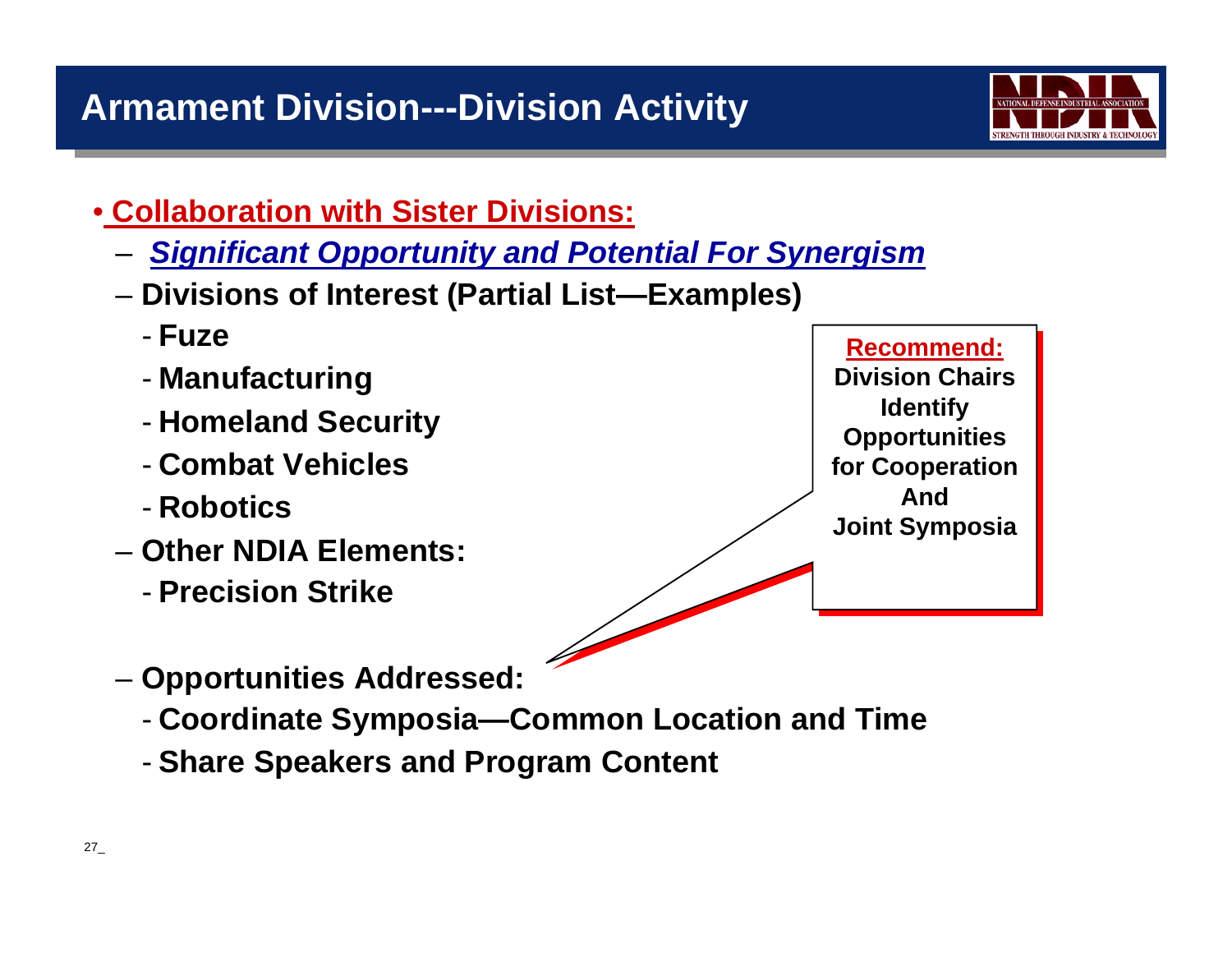# **NDIA Communications**



#### •**National Defense Magazine**

- **Emphasis on relevant and timely topics**
- **Frequently source of media, DoD, and Congressional reference**
- • **Website**
	- **Symposium presentations available — attendee access**
	- **Complementary information**
	- **Full list of activity**
- **Top Public Policy Issues — prioritized — addressed to Congress strengthen the community**
- **Key Priority Issues/Topics —Addressed to Impact Defense Industry**

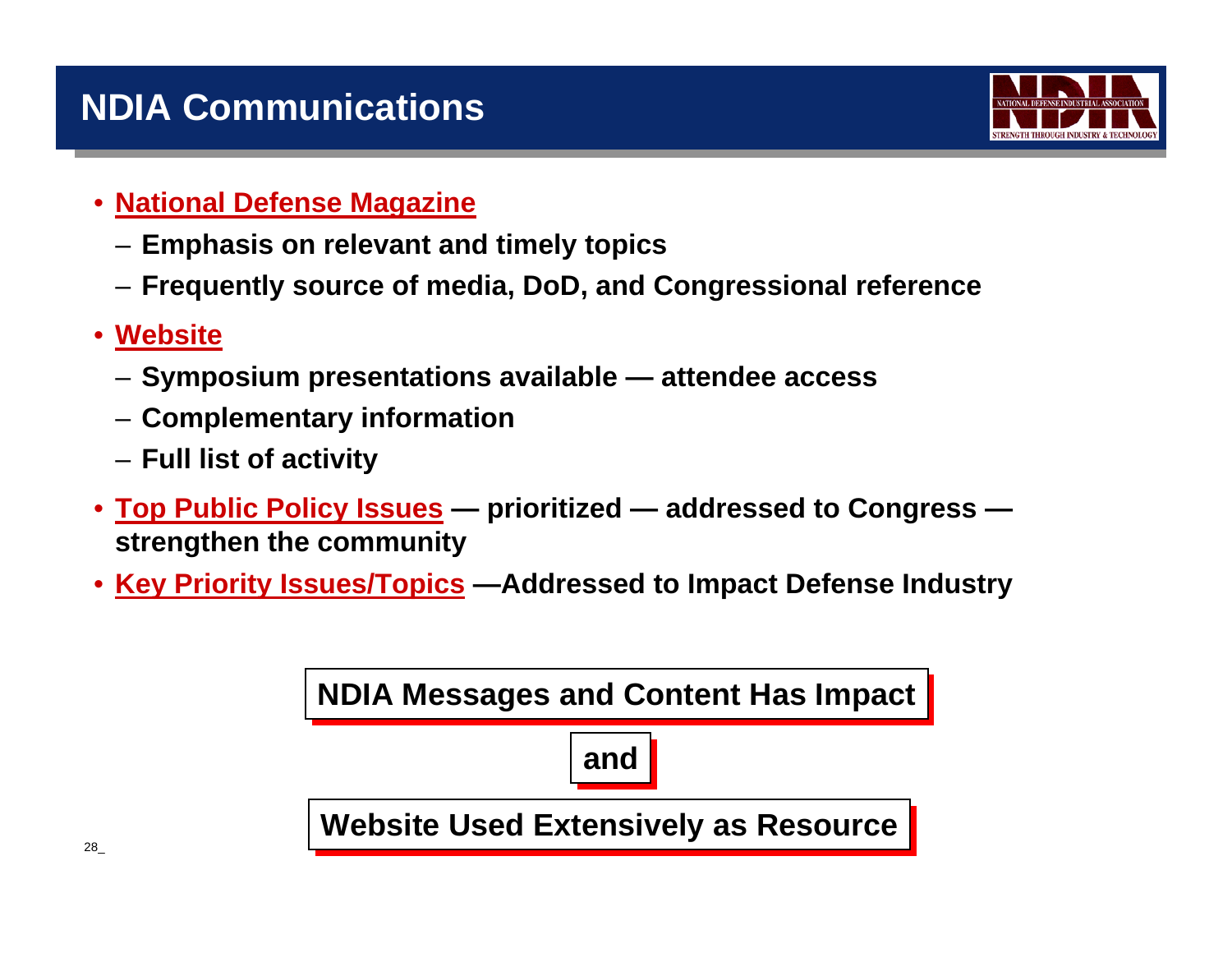

- **Objective:** International cooperation and integration of symposiums benefiting industry and Department of Defense to encourage partnerships for development, production, and interoperability
- **Approach:** Coordination of NDIA Armament Division programs with "Symposium at Shrivenham" The Royal Military College of Science
	- Common presentations and panel participants is a strong "open door" resource

**European Small Arms and Cannon Symposium European Small Arms and Cannon Symposium**

**August 2008 August 2008**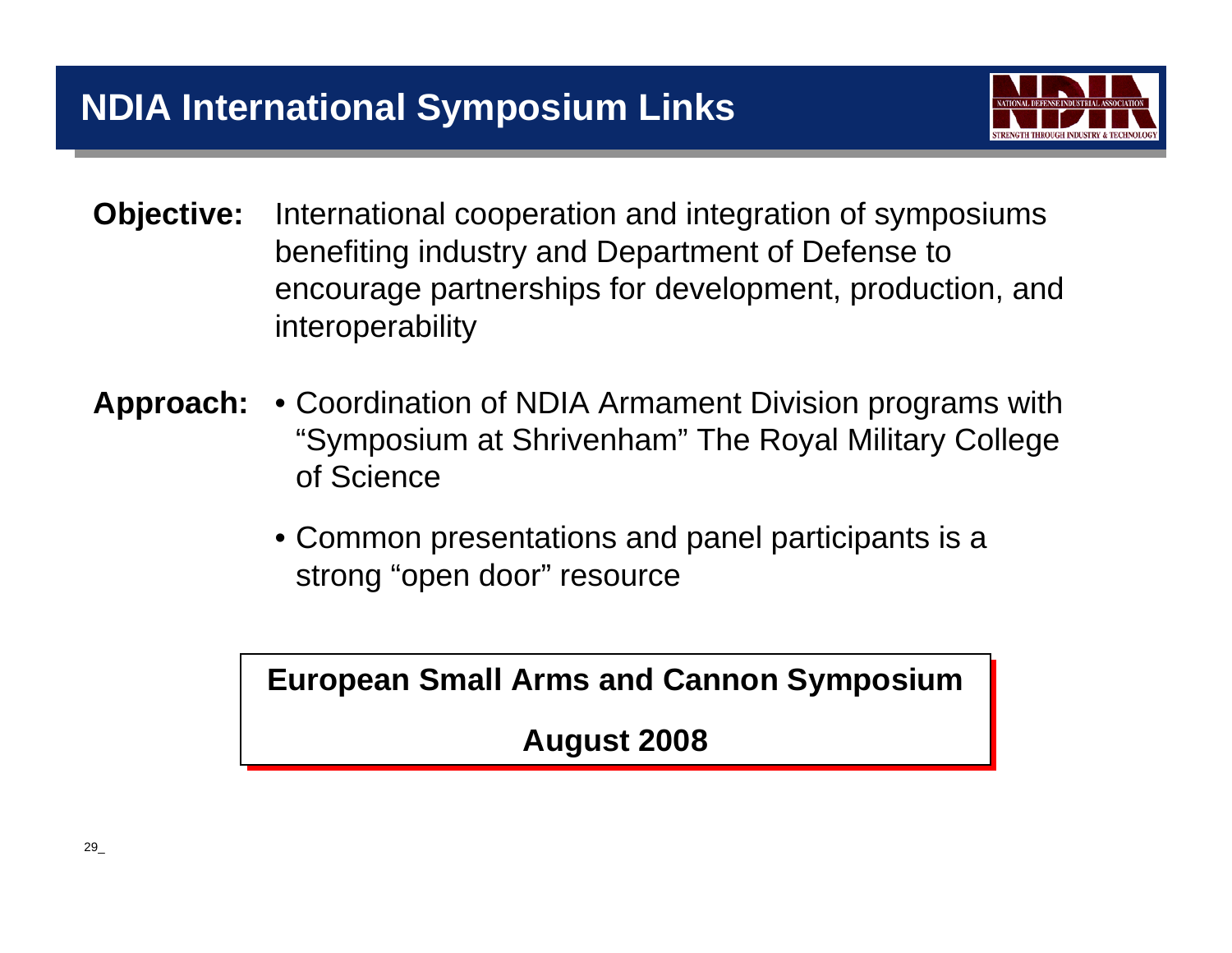

#### • **Status in Recent Years**

- **Strong and Growing Attendance in most Symposiums**
- **Integration of New Approaches in Symposiums**
	- **Continued Reliance on Call For Papers vs. Finding the Right Presentations—Executive Committee Actions**
- **Generally Positive Comments from Attendees "BUT"**
- **Definite Interest in Integrating Content to "ADD VALUE"**

#### •**Looking Ahead**

- **Executive Committee Establish and Implement a Strategic Vision**
- **Executive Committee Leadership Initiatives vs. Management of what comes along**
- **Establishing Continuous Improvement Approach**
- **Ensuring Value Added is Demonstrated in All Meetings**
- **Responsive to NDIA Strategic Focus Initiatives**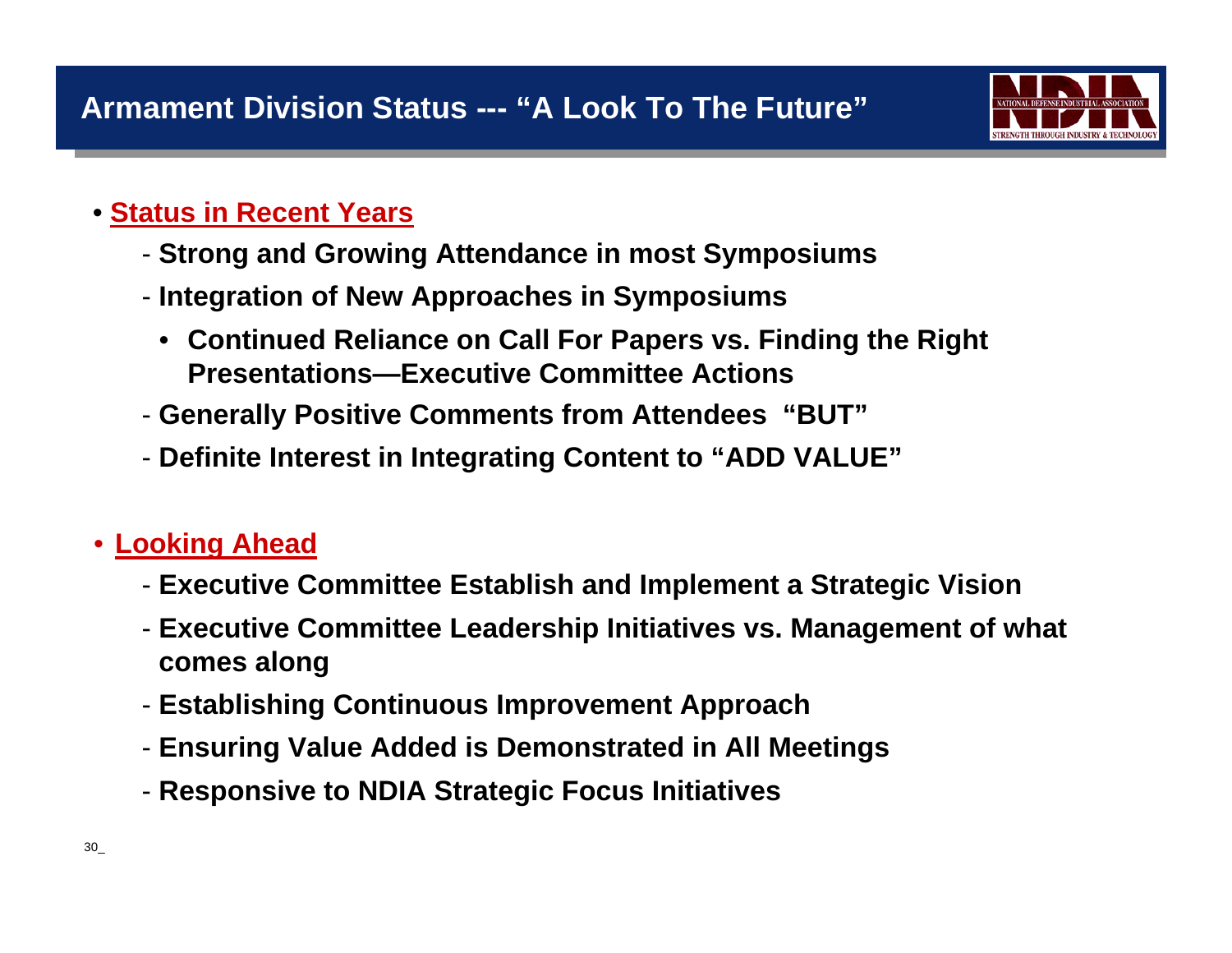# **Armament Division 2008 Challenges**

- **Ensuring Focus on NDIA Mission Statement**
	- **Strategic Focus Initiatives**
- **Communicate NDIA Messages and Effectiveness**
	- **"Branding Impact"—Clarify What is NDIA**
- **Capturing Symposium Attendee and Membership Topics of Interest in Programs and Activities**
- **Ensure Membership Awareness of Top NDIA Congressional Issues and Impact**
- **Seek Symposium and Related Activity which Impact Capability and Responsiveness**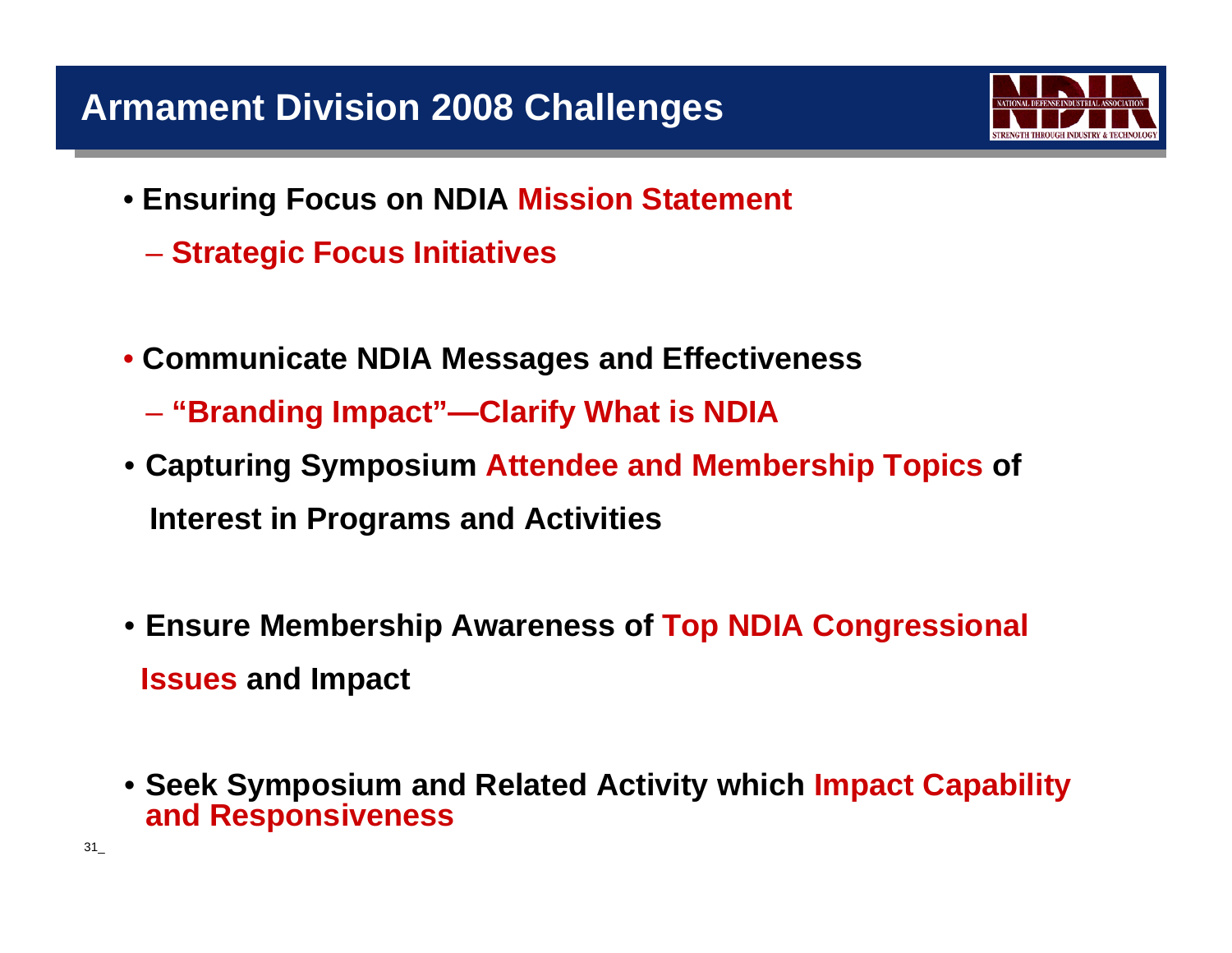

- **Effective Communications and Links Across Government and Industry**
- **Ensuring Innovation in Technology and Systems**
- **Strengthening the Industrial Base —Recognizing the Need**
- **Building an Integrated Team —Industry and Government**
- •**Promoting Communication with "Value Added" Content**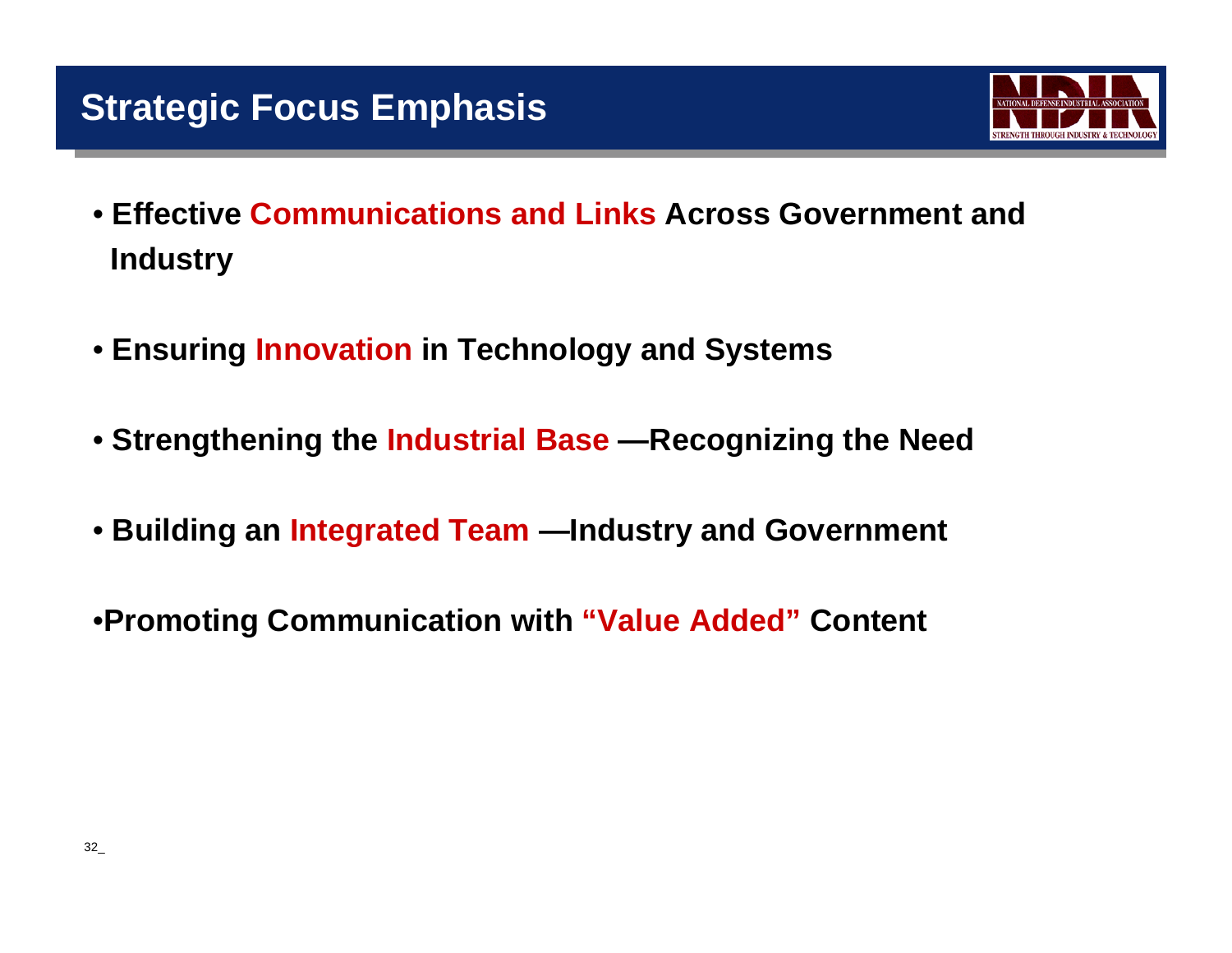

## **NDIA Armament Division Is:**

- **A relevant Voice and Forum--***Enabling Impact to Issues/Topics*
- **Meeting NDIA Mission Statements with Strategic Focus**
- •**Responsive to DoD Community and Industry Challenges**
- **A Forum for DoD/Industry Interaction Discussion of "Lessons Learned" and Needs**
- **Supporting National Defense through People Resources, Networking, and Symposiums**
- **Transforming to Ensure Relevance to Changing Military, Geopolitical Environments, Technology, and Industrial Base Resources**

*The NDIA Community is the The NDIA Community is the Resource of Choice For Excellence inResource of Choice For Excellence in National Defense Topics/Communications National Defense Topics/Communications*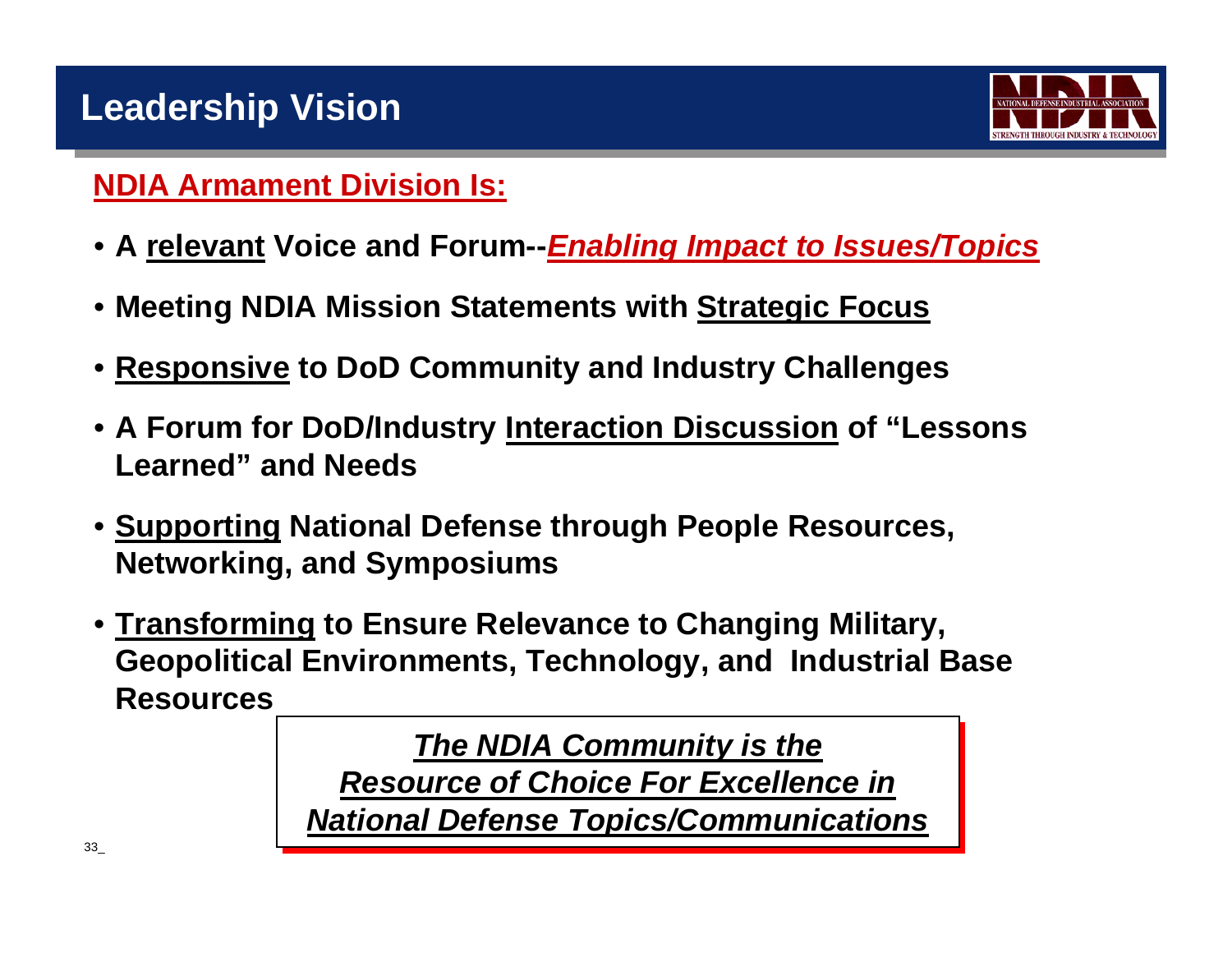

- **Symposium Attendance Strong and Growing**
- •**Symposium Exhibits Effective and Quality Enhanced**
- **Attention to Strategic Focus Topics Enhances Effectiveness**
- **Executive Committee activity strengthened an increased**
- **Government and Industry Partnership in Division leadership demonstrated**

**Armament Division leadership strength Armament Division leadership strength enables strategic focus to address current enables strategic focus to address current and future needsand future needs**